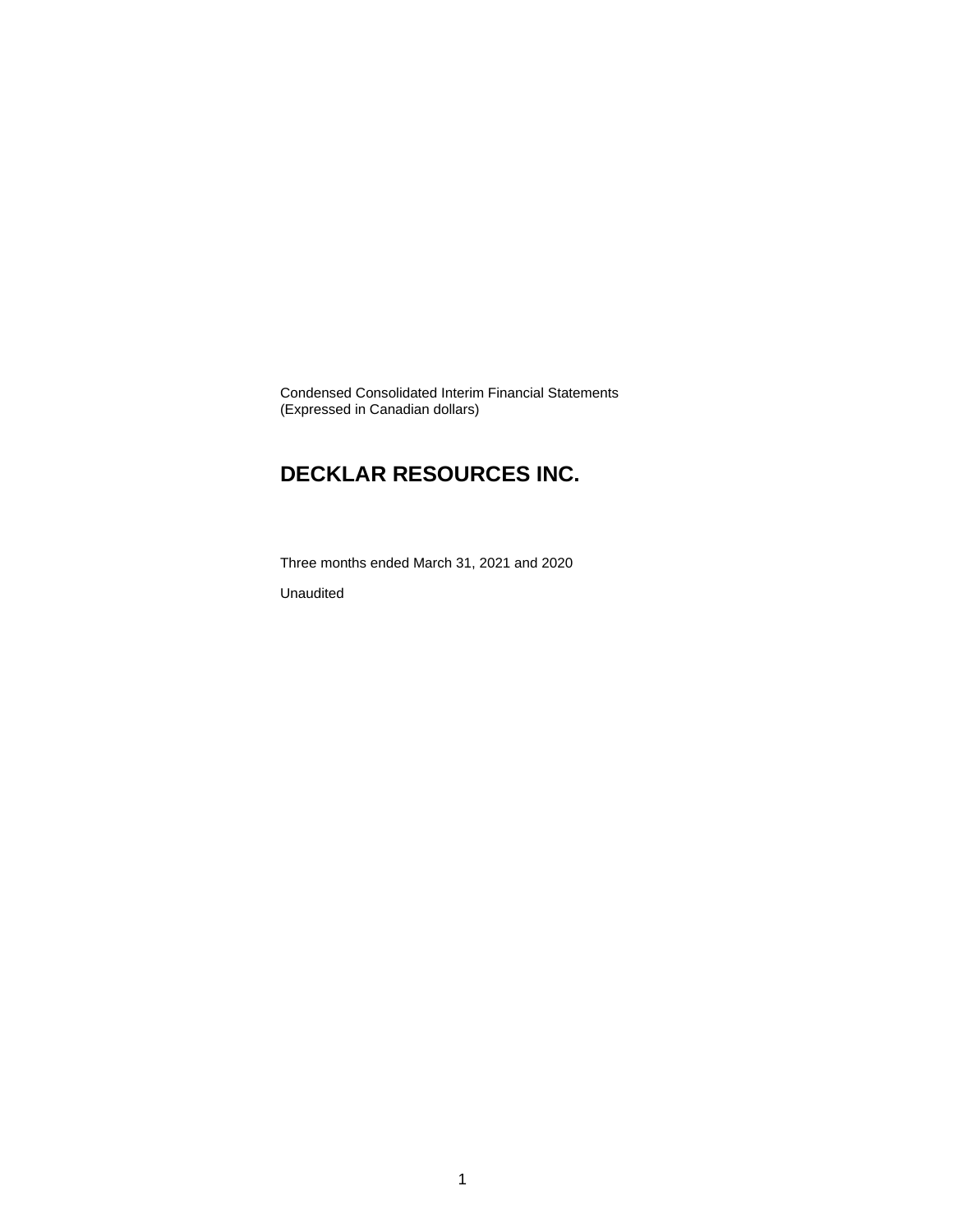**Contents** Three months ended March 31, 2021 and 2020

(Unaudited)

|                                                              | Page |
|--------------------------------------------------------------|------|
| Notice of No Auditor Review of Financial Statements          | 3    |
| <b>Consolidated Financial Statements</b>                     |      |
| Consolidated Statements of Financial Position                | 5    |
| Consolidated Statements of Operations and Comprehensive loss | 6    |
| Consolidated Statements of Changes in Shareholders' Equity   |      |
| <b>Consolidated Statements of Cash Flows</b>                 | 8    |
| Notes to the Consolidated Financial Statements               | 9    |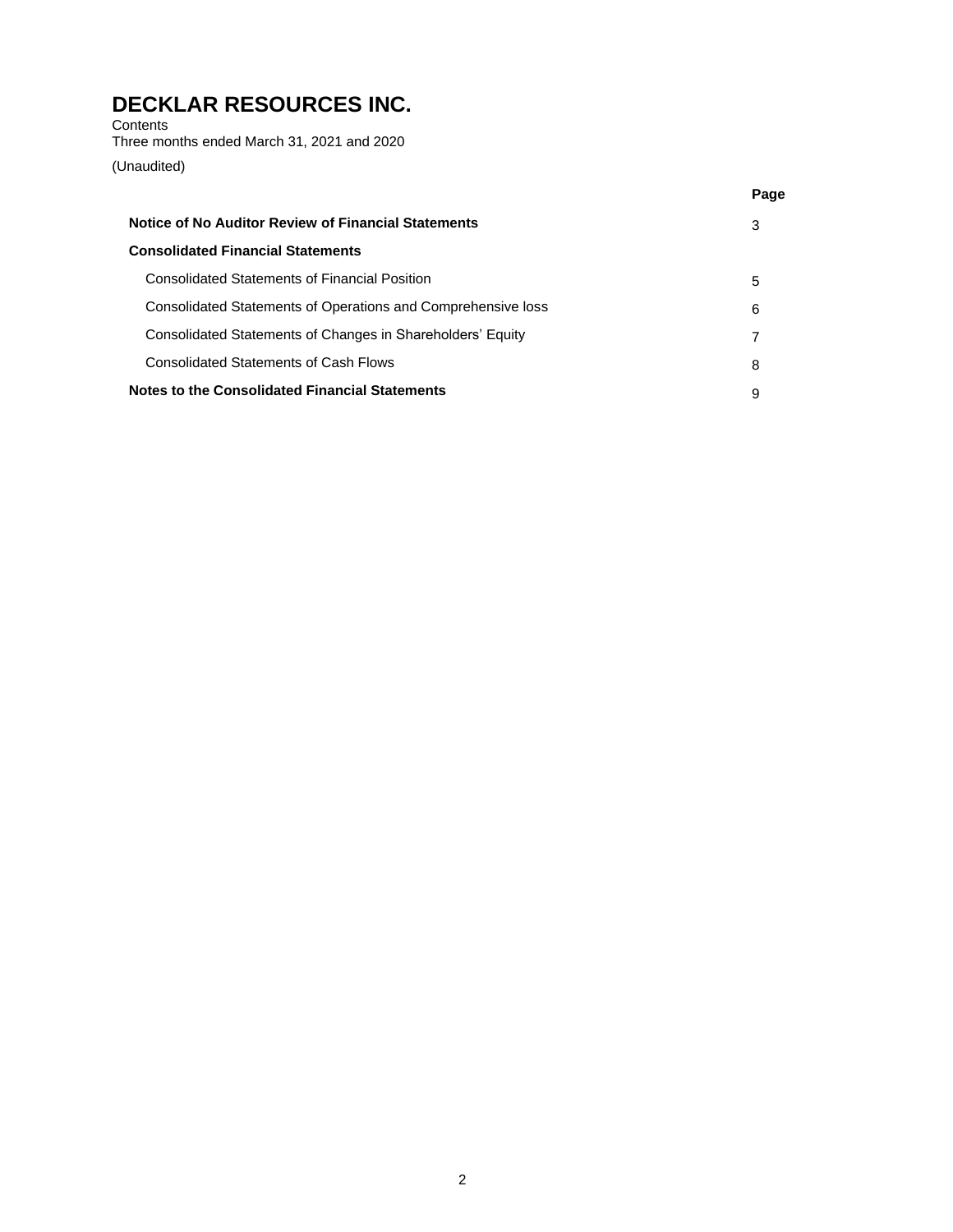# **NOTICE OF NO AUDITOR REVIEW OF CONDENSED CONSOLIDATED INTERIM FINANCIAL STATEMENTS**

Under National Instrument 51-102, part 4, subsection 4.3(3)(a), if an auditor has not performed a review of the condensed consolidated interim financial statements, they must be accompanied by a notice indicating that the financial statements have not been reviewed by an auditor.

The accompanying unaudited condensed consolidated interim financial statements of Decklar Resources Inc. (the "Company") have been prepared by management and approved by the Audit Committee and Board of Directors of the Company. They include appropriate accounting principles, judgment and estimates in accordance with IFRS for interim financial statements.

The Company's independent auditors have not performed a review of these condensed consolidated interim financial statements in accordance with the standards established by the Canadian Institute Of Chartered Accountants for a review of condensed interim financial statements by an entity's auditors.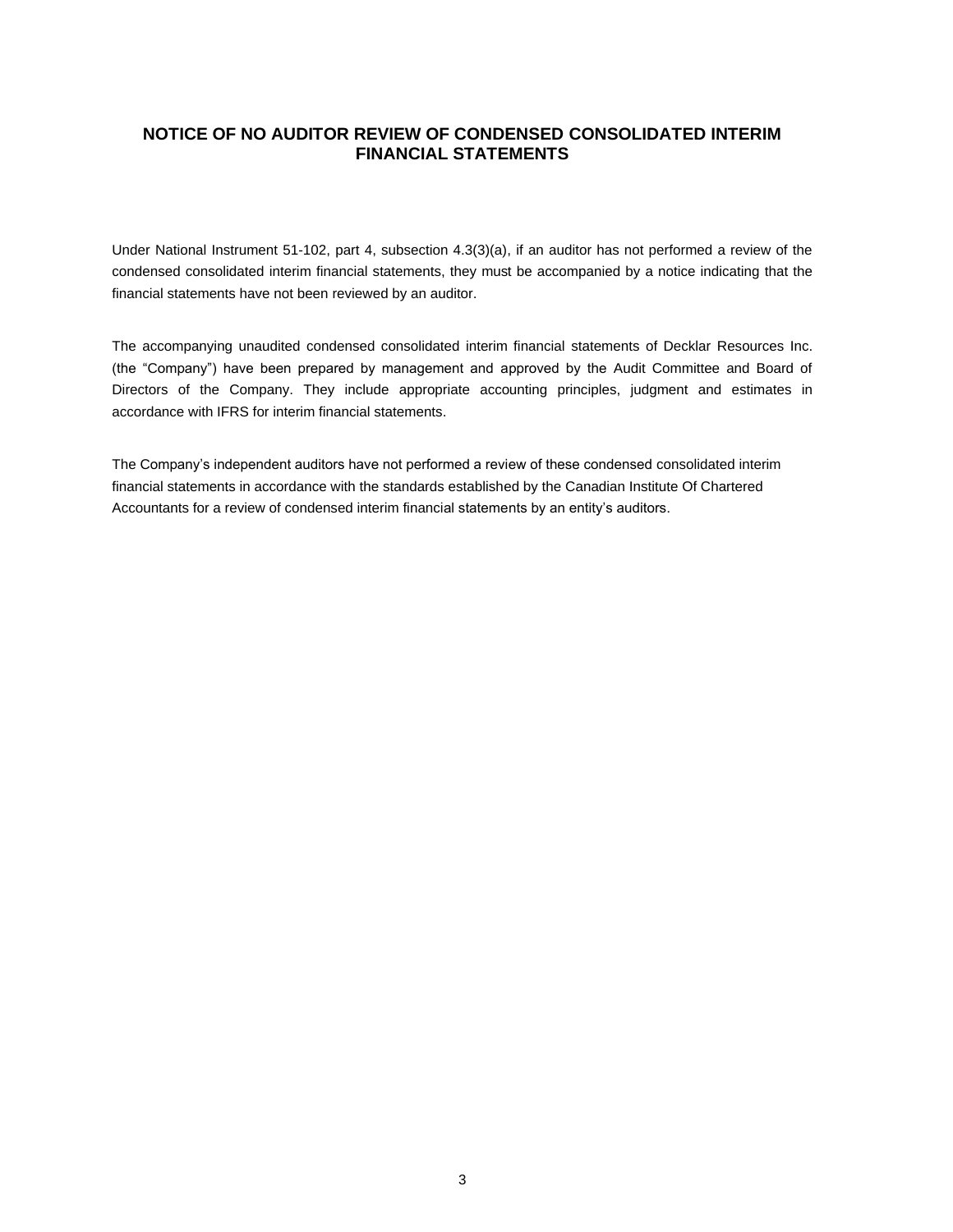Condensed Consolidated Interim Statements of Financial Position (Expressed in Canadian dollars) As at March 31, 2021 and December 31, 2020 (Unaudited)

|                                                                                                                                                                                     |               | March 31,                                                            |     | December 31,                                                         |
|-------------------------------------------------------------------------------------------------------------------------------------------------------------------------------------|---------------|----------------------------------------------------------------------|-----|----------------------------------------------------------------------|
|                                                                                                                                                                                     | <b>Notes</b>  | 2021                                                                 |     | 2020                                                                 |
| Assets<br>Current assets:                                                                                                                                                           |               |                                                                      |     |                                                                      |
| Cash and cash equivalents                                                                                                                                                           |               | \$<br>3,645,670                                                      | \$  | 123,236                                                              |
| Accounts receivable and prepaid expenses<br>Total current assets                                                                                                                    | 7             | 66,202<br>3,711,872                                                  |     | 58,930<br>182,166                                                    |
| Non-current assets:<br>Resource properties                                                                                                                                          | 8             | 6,656,260                                                            |     | 5,778,471                                                            |
| Total assets                                                                                                                                                                        |               | \$<br>10,368,132                                                     | \$  | 5,960,637                                                            |
| Liabilities and Shareholders' Equity<br><b>Current liabilities:</b><br>Short-term loans<br>Refundable deposit<br>Trade payables and accrued liabilities<br><b>Total liabilities</b> | 9<br>10<br>11 | \$<br>250.637<br>997,128<br>817.323<br>2,065,088                     | \$  | 305,529<br>985,866<br>653,413<br>1,944,808                           |
| Shareholders' equity:<br>Share capital<br>Share-based payments reserve<br>Contingent consideration<br>Accumulated other comprehensive loss<br>Deficit                               | 12<br>8       | 143,370,854<br>1,269,429<br>1,601,229<br>(325, 470)<br>(137.612.998) | \$. | 138,680,452<br>1,117,282<br>1,601,229<br>(253, 556)<br>(137,129,578) |
| Total shareholders' equity                                                                                                                                                          |               | 8,303,044                                                            |     | 4,015,829                                                            |
| Total liabilities and shareholders' equity                                                                                                                                          |               | \$<br>10,368,132                                                     | \$  | 5,960,637                                                            |

Going concern (note [1\)](#page-7-0) Subsequent events (note 19)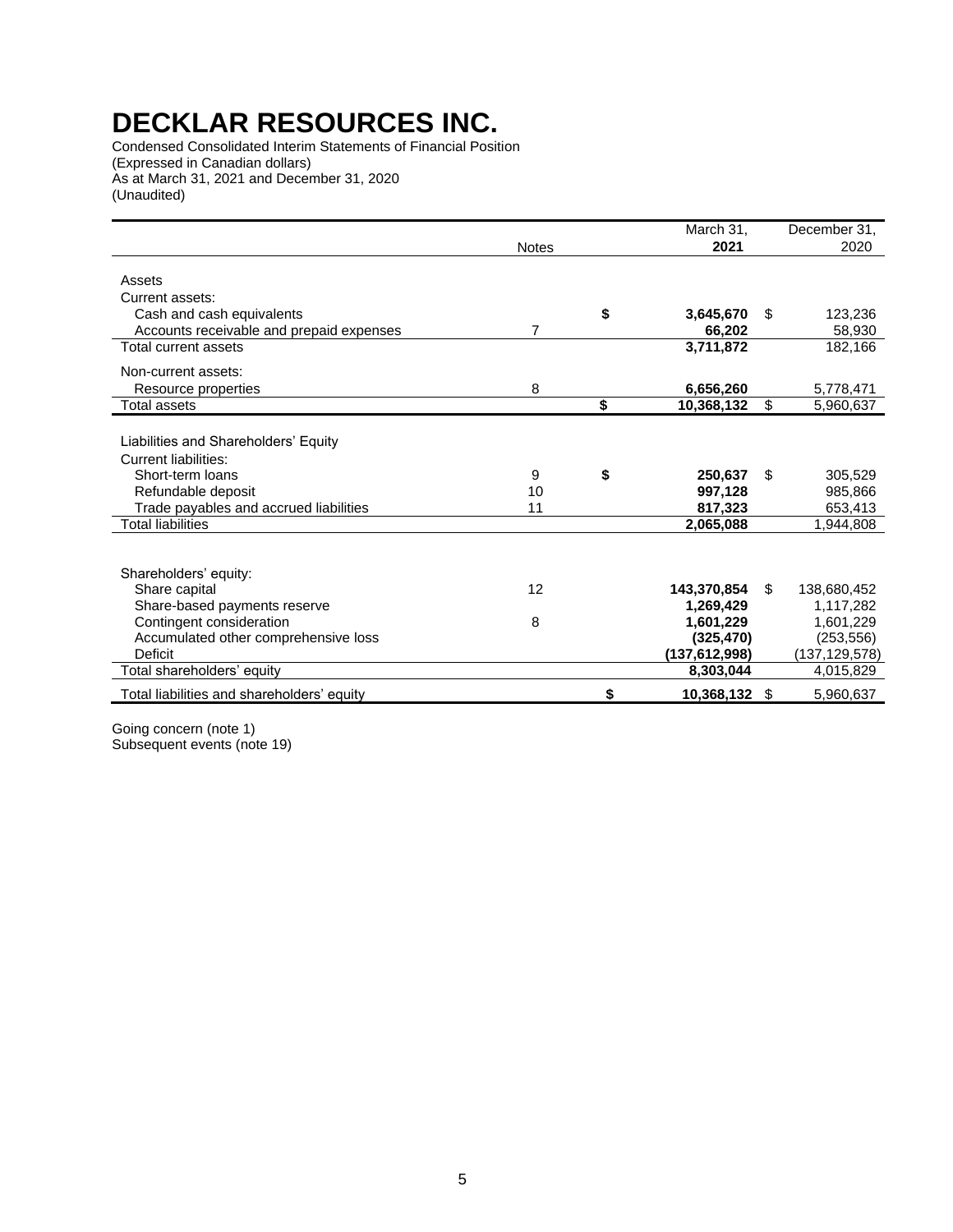Condensed Consolidated Interim Statements of Operations and Comprehensive Loss (Expressed in Canadian dollars) Three months ended March 31, 2021 and 2020 (Unaudited)

|                                                      | <b>Notes</b> | 2021             |      | 2020       |
|------------------------------------------------------|--------------|------------------|------|------------|
| Operating costs                                      |              |                  |      |            |
| General and administrative expenses                  | 13           | \$<br>(396, 391) | - \$ | (48,081)   |
| Due diligence and other costs                        |              |                  |      | (250,000)  |
| Operating loss                                       |              | (396, 391)       |      | (298,081)  |
| Other income (expenses)                              |              |                  |      |            |
| Finance income                                       |              | 135              |      | 2,454      |
| Finance expense                                      |              | (743)            |      | (712)      |
| Foreign exchange expense                             |              | (86, 421)        |      |            |
| Total other expenses                                 |              | (87, 029)        |      | 1,742      |
| Net loss for the year                                |              | (483, 420)       |      | (296, 339) |
| Other comprehensive loss:                            |              |                  |      |            |
| Unrealized foreign exchange loss on translation      |              | (71, 914)        |      |            |
| Comprehensive loss for the year                      |              | \$<br>(555, 334) | \$   | (296, 339) |
|                                                      |              |                  |      |            |
| Basic and diluted loss per share                     |              | \$<br>(0.01)     | - \$ | (0.01)     |
| Weighted average number of common shares outstanding |              |                  |      |            |
| Basic and diluted                                    |              | 69,816,170       |      | 22,793,323 |

The accompanying notes form an integral part of these consolidated financial statements.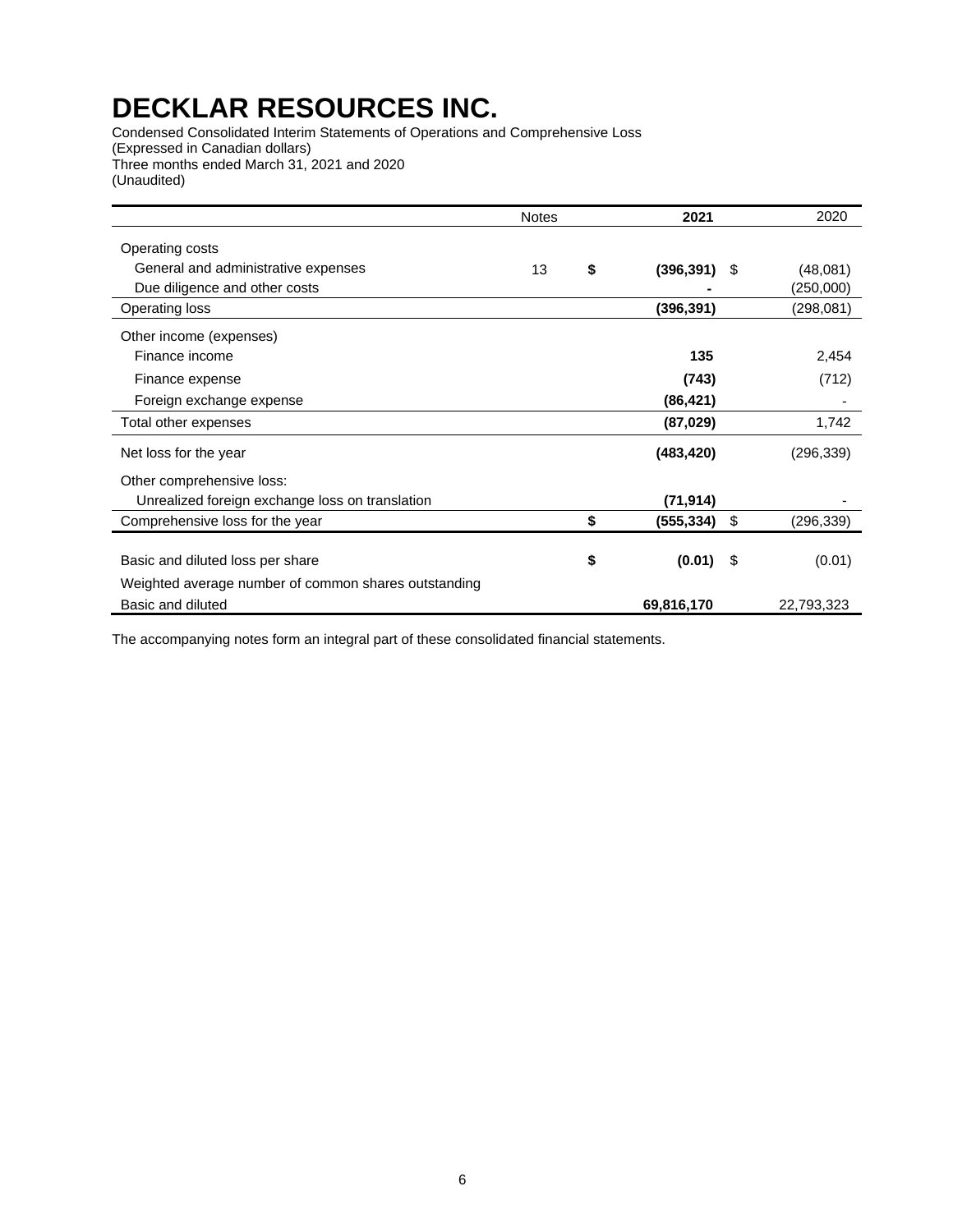Condensed Consolidated Interim Statement of Changes in Equity (Expressed in Canadian dollars, except common share amounts) Three months ended March 31, 2021 and 2020 (Unaudited)

|                            | Number of<br>common<br>shares | Share<br>capital | Share-<br>based<br>payments<br>reserve | Accumulated<br>other<br>comprehensive<br>loss | Contingent<br>consideration | Deficit              | Shareholders'<br>equity |
|----------------------------|-------------------------------|------------------|----------------------------------------|-----------------------------------------------|-----------------------------|----------------------|-------------------------|
| Balance, December 31, 2019 | 22,079,770                    | \$132,256,259    | \$<br>484,924                          | \$<br>\$                                      | $\overline{a}$              | $$(132,272,740)$ \\$ | 468,443                 |
| Issue of shares            | 2,500,000                     | 250,000          |                                        |                                               |                             |                      | 250,000                 |
| Net loss for the period    |                               |                  |                                        |                                               |                             | (296, 339)           | (296, 339)              |
| Balance, March 31, 2020    | 24,579,770                    | 132,506,259      | 484,924                                |                                               | $\overline{\phantom{a}}$    | (132, 569, 081)      | 422,102                 |
| Issue of shares            | 29,700,003                    | 6,174,193        |                                        |                                               |                             |                      | 6,174,193               |
| Share-based payments       |                               |                  | 632,358                                |                                               |                             |                      | 632,358                 |
| Currency translation       |                               |                  |                                        | (253, 556)                                    |                             |                      | (253, 556)              |
| Contingent consideration   |                               |                  |                                        |                                               | 1,601,229                   |                      | 1,601,229               |
| Net loss for the period    |                               |                  |                                        |                                               |                             | (4,560,497)          | (4,560,497)             |
| Balance, December 31, 2020 | 54,279,773                    | 138,680,452      | 1,117,282                              | (253, 556)                                    | 1,601,229                   | (137, 129, 578)      | 4,015,829               |
| Issue of shares            | 17,295,714                    | 4,690,402        |                                        |                                               |                             | $\blacksquare$       | 4,690,402               |
| Share-based payments       |                               |                  | 152,147                                |                                               |                             |                      | 152,147                 |
| Currency translation       |                               |                  |                                        | (71, 914)                                     |                             |                      | (71, 914)               |
| Net loss for the period    |                               |                  |                                        |                                               |                             | (483, 420)           | (483, 420)              |
| Balance, March 31, 2021    | 71,575,487                    | 143,370,854      | 1,269,429                              | (325, 470)                                    | 1,601,229                   | (137, 612, 998)      | 8,303,044               |

The accompanying notes form an integral part of these consolidated financial statements.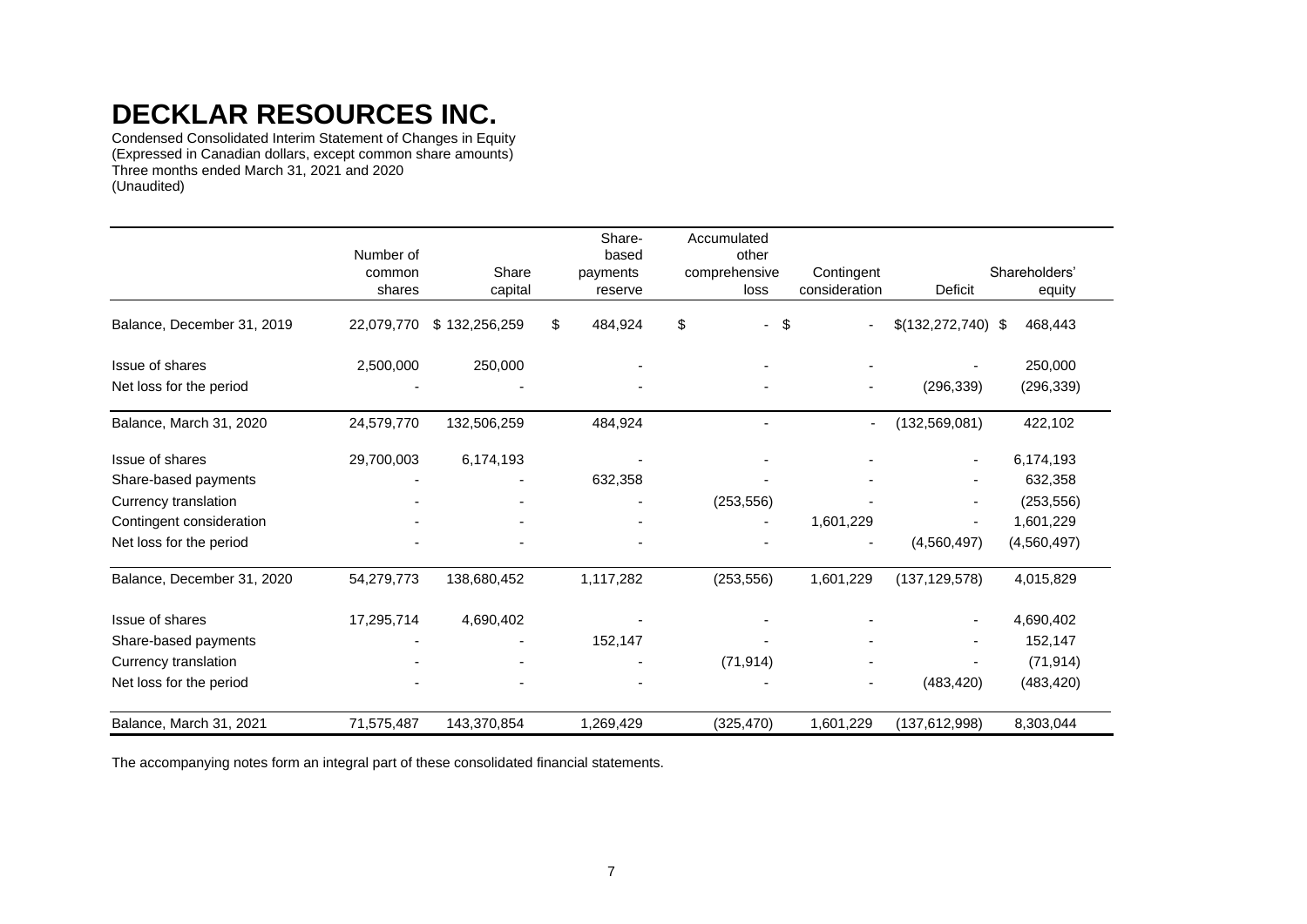Condensed Consolidate Interim Statements of Cash Flows (Expressed in Canadian dollars) Three months ended March 31, 2021 and 2020 (Unaudited)

|                                                                                       | <b>Notes</b> | 2020             | 2019             |
|---------------------------------------------------------------------------------------|--------------|------------------|------------------|
| Cash provided by (used in):                                                           |              |                  |                  |
| Operating activities:                                                                 |              |                  |                  |
| Net loss for the year                                                                 |              | \$<br>(483, 420) | \$<br>(296, 339) |
| Items not involving cash:                                                             |              |                  |                  |
| Share-based payments                                                                  | 12(c)(ii)    | 152,147          |                  |
| Interest on loans and deposits                                                        |              | 2,927            | 714              |
| Changes in non-cash operating working capital:                                        |              |                  |                  |
| Accounts receivable and prepaid expenses                                              |              | (7, 272)         | (5, 434)         |
| Trade payables and accrued liabilities                                                |              | 170,497          | 13,114           |
| Cash flow provided used in operating activities                                       |              | (165, 121)       | (287, 945)       |
|                                                                                       |              |                  |                  |
| Financing activities:                                                                 |              |                  |                  |
| Warrants exercised                                                                    | 12           |                  | 250,000-         |
| Private placement                                                                     | 12           | 4,690,402        |                  |
| Short-term loans repaid                                                               | 9            | (52, 976)        | -)               |
| Investment advance                                                                    |              |                  |                  |
| Cash flow provided by financing activities                                            |              | 4,637,426        | 250,000          |
|                                                                                       |              |                  |                  |
| Investing activities:                                                                 |              |                  |                  |
| Resource property expenditures                                                        |              | (964,091)        |                  |
| Cash flow used in investing activities                                                |              | (964, 091)       |                  |
| Net increase (decrease) in cash and cash equivalents                                  |              | 3,508,214        | (37, 945)        |
| Effect of foreign exchange rate fluctuations on cash<br>held in foreign jurisdictions |              | 14,220           |                  |
| Cash and cash equivalents, beginning of year                                          |              | 123,236          | 493,045          |
| Cash and cash equivalents, end of year                                                |              | \$<br>3,645,670  | \$<br>455,100    |

The accompanying notes form an integral part of these consolidated financial statements.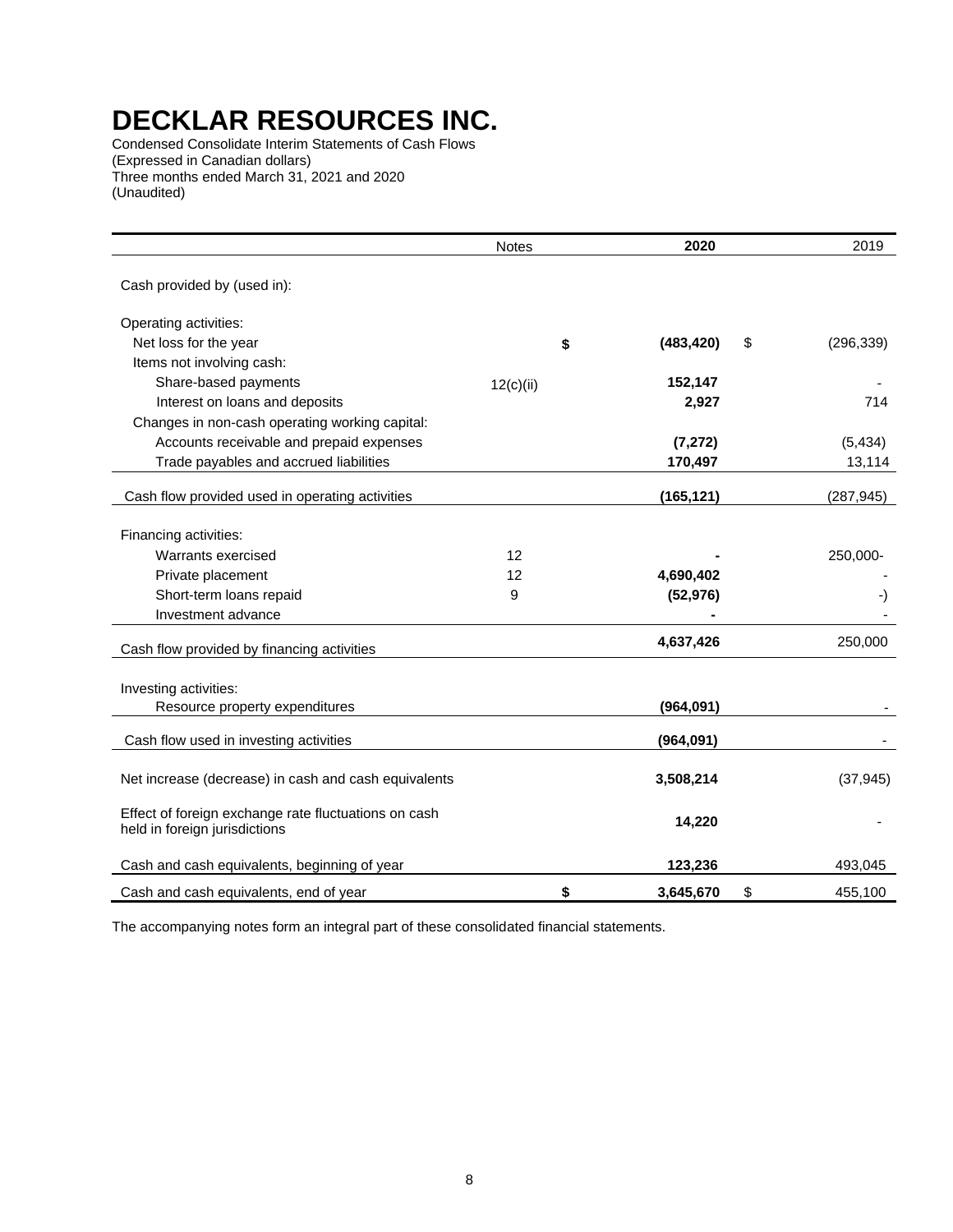Notes to the Condensed Consolidated Interim Financial Statements (Expressed in Canadian dollars, unless otherwise stated) For the three months ended March 31, 2021and 2020

#### <span id="page-7-0"></span>**1. Nature of business and going concern:**

Decklar Resources Inc. ("Decklar" or the "Company"), formerly Asian Mineral Resources Limited, was incorporated under the laws of the Province of British Columbia by a certificate of continuance on December 31, 2004, having previously been incorporated and registered under the New Zealand Companies Act 1993. On April 19, 2004, the Company was listed on the TSX Venture Exchange. The Company's principal business activities are the exploration and development of oil and gas properties in Nigeria and exploration and development of mineral properties in Canada. The Company's registered corporate office is located at 120 Adelaide Street West, Suite 2500, Toronto, Ontario, Canada M5H 1T1.

On July 16, 2020 the Company completed an agreement to acquire all the issued and outstanding shares of Nigerian-based Decklar Petroleum Limited ("DPL"), whose sole asset is a Risk Service Agreement ("RSA" or "Resource Property") with Millenium Oil and Gas Company Limited ("Millenium"), the owner of the Oza Oil Field located onshore in the northern part of Oil Mining License 11 in the Eastern Niger Delta of Nigeria (see Note 8). The Company is now focused on providing technical and financial support to develop the Oza Oil Field with Millenium.

These condensed consolidated interim financial statements have been prepared on a going concern basis, which assumes that the Company will continue in operation for the foreseeable future and will be able to realize its assets and discharge its liabilities in the normal course of business as they come due. For the three months ended March 31, 2021, the Company has incurred net losses of \$555,114 (2019 - \$296,339), and as at that date, has an accumulated deficit of \$137.6 million (2020 - \$132.6 million) and working capital of \$1.65 million (2020 –\$322,102) Additional equity and/or debt financing will be needed to develop the Company's strategic assets, including the investment in Nigeria, and to pay general and administrative costs. The Company currently has no source of operating cash flow and no assurance that additional funding will be available. Future financing, if available, might not be favourable to the Company and might involve dilution to existing shareholders. These factors indicate the existence of uncertainty that may cast significant doubt about the Company's ability to continue as a going concern. Should the Company not be able to continue as a going concern, adjustments to the carrying values and classification of its assets and liabilities would be required.

On April 13, 2021 Decklar announced a non-brokered financing to raise gross proceeds of up to \$15,000,000 by way of a unit offering (the "Offering") at a price of \$1.00 per unit (a "Unit"), with each Unit consisting of one common share of Decklar (a "Common Share") and one-half common share purchase warrant (each whole warrant, a "Warrant"). Each Warrant will entitle the holder thereof to acquire one Common Share at an exercise price of \$1.50 per Common Share for a period of 12 months from the closing date of the Offering. The first tranche of the placement for gross proceeds of \$10,075,000 closed May 25, 2021.

The outbreak of the novel coronavirus ("COVID-19") was declared a pandemic by the World Health Organization on March 11, 2020. Global financial markets experienced significant volatility and weakness as a consequence of the pandemic and governments worldwide enacted emergency measures to contain the spread of the virus. These measures, which include the implementation of travel bans, temporary business closures, self-imposed quarantine periods, social distancing and restrictions on public gatherings, have caused material disruption to businesses globally resulting in an economic slowdown. Crude oil prices declined dramatically in 2020 due to the actual and anticipated impacts of COVID-19 on global commerce and energy demand, as well as disagreements between major oil producing nations of Saudi Arabia and Russia with respect to production quotas. Second and third waves of the outbreak are underway in several countries and new restrictions are being imposed as COVID-19 case counts rise. The duration and full extent of the impact of COVID-19 is uncertain as information surrounding the pandemic continues to evolve. New variants of the virus have emerged globally adding to this uncertainty.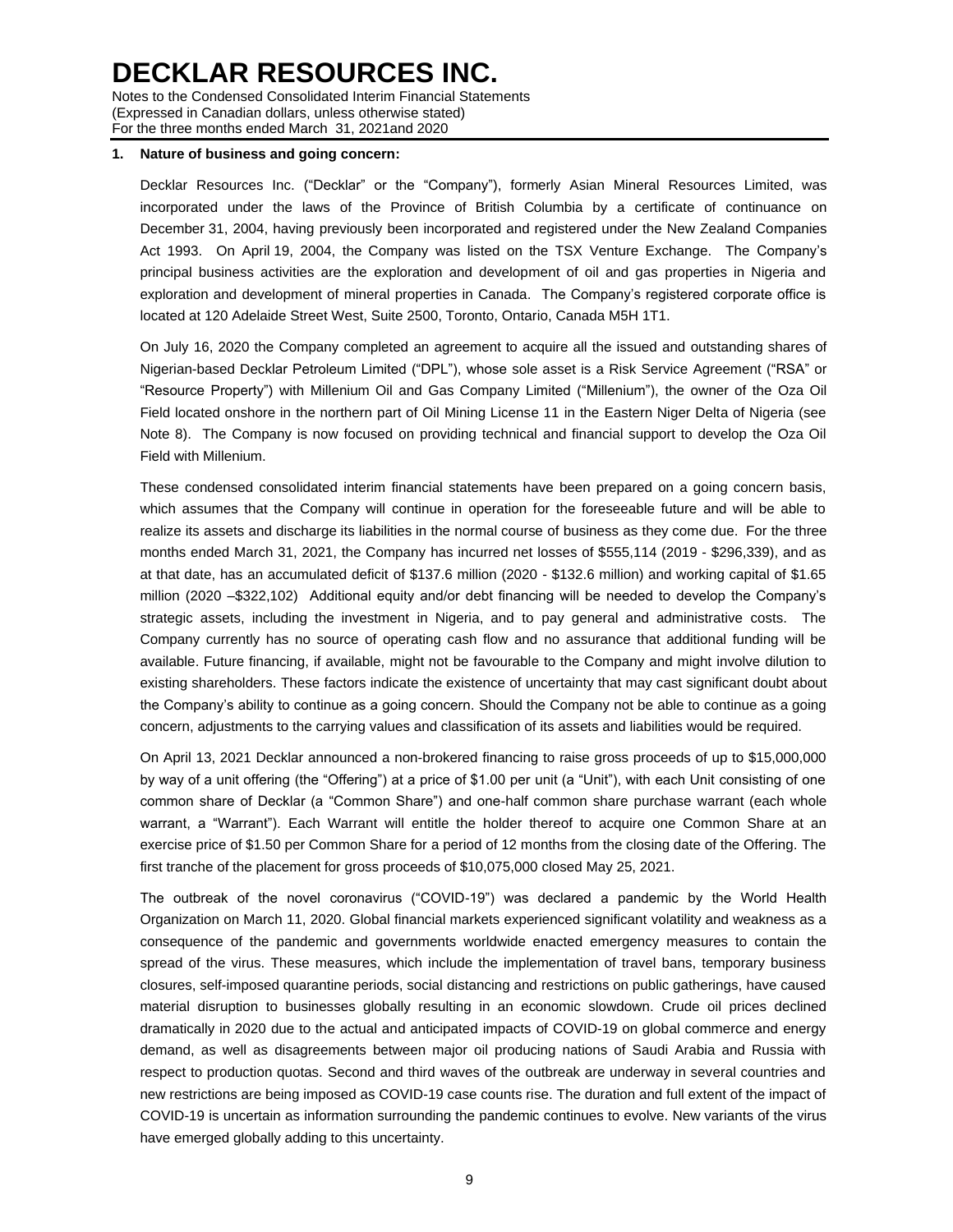Notes to the Condensed Consolidated Interim Financial Statements (Expressed in Canadian dollars, unless otherwise stated) For the three months ended March 31, 2021and 2020

#### **2. Basis of preparation:**

(a) Statement of compliance:

These condensed consolidated interim financial statements have been prepared in accordance with International Financial Reporting Standards (IFRS) as issued by the International Accounting Standards Board and the interpretation of the International Financial Reporting Interpretations Committee that are in effect as of January 1, 2021.

(b) Approval of the financial statements:

The condensed consolidated interim financial statements of the Company for the three months ended March 31, 2021 and 2020, were reviewed by the Audit Committee and approved and authorized for issuance by the Board of Directors on May 30, 2021.

### **3. Significant accounting policies:**

The accounting policies set out below have been applied consistently for all periods presented in these condensed consolidated interim financial statements.

(a) Basis of measurement:

These condensed consolidated interim financial statements have been prepared on the historical cost basis, utilizing the accrual method of accounting unless otherwise described in the following notes.

(b) Revenue recognition:

Revenue from sales of minerals is recognized at the time of shipment, at which time legal title and risk pass to the customer and provisional revenue is recorded at current month average price as per the London Metals Exchange. Changes between the prices recorded upon recognition of provisional revenue and final price due to fluctuation in metal market prices result in the existence of an embedded derivative in the accounts receivable. This embedded derivative is recorded at fair value, with changes in fair value classified as a component of revenue and receivables. Changes in the estimate of mineral content resulting from the final independent analysis are recognized at the point at which such analysis is agreed upon between the Company and its customers.

Revenue from the sale of oil and gas is recognized based on volumes delivered to purchasers at contractual delivery points and rates. The costs associated with the delivery, including operating and maintenance costs, transportation, and production-based royalty expenses are recognized in the same period in which the related revenue is earned and recorded. Decklar's share of revenues will be determined by the terms of the RSA it has with its Nigerian co-venturers. Under the terms of the RSA in effect for the Oza field, Decklar will receives a maximum of 80 % of revenues until Decklar has recovered its investment in the Oza field, and then move to a sliding scale that decreases from 80% to 40% depending on the barrels of RSA production.

(c) Currency translation:

The functional and presentation currency of the Company is the Canadian dollar. The functional currency of its subsidiary, DPL, is the United States dollar. Transactions denominated in foreign currencies are translated into their Canadian dollar equivalents at exchanges rates prevailing at the transaction dates. Carrying values of the monetary assets and liabilities are translated into their Canadian dollar equivalents at the exchange rates in effect on the reporting date. Gains and losses on translation or settlement are included in net income (loss) for the current year.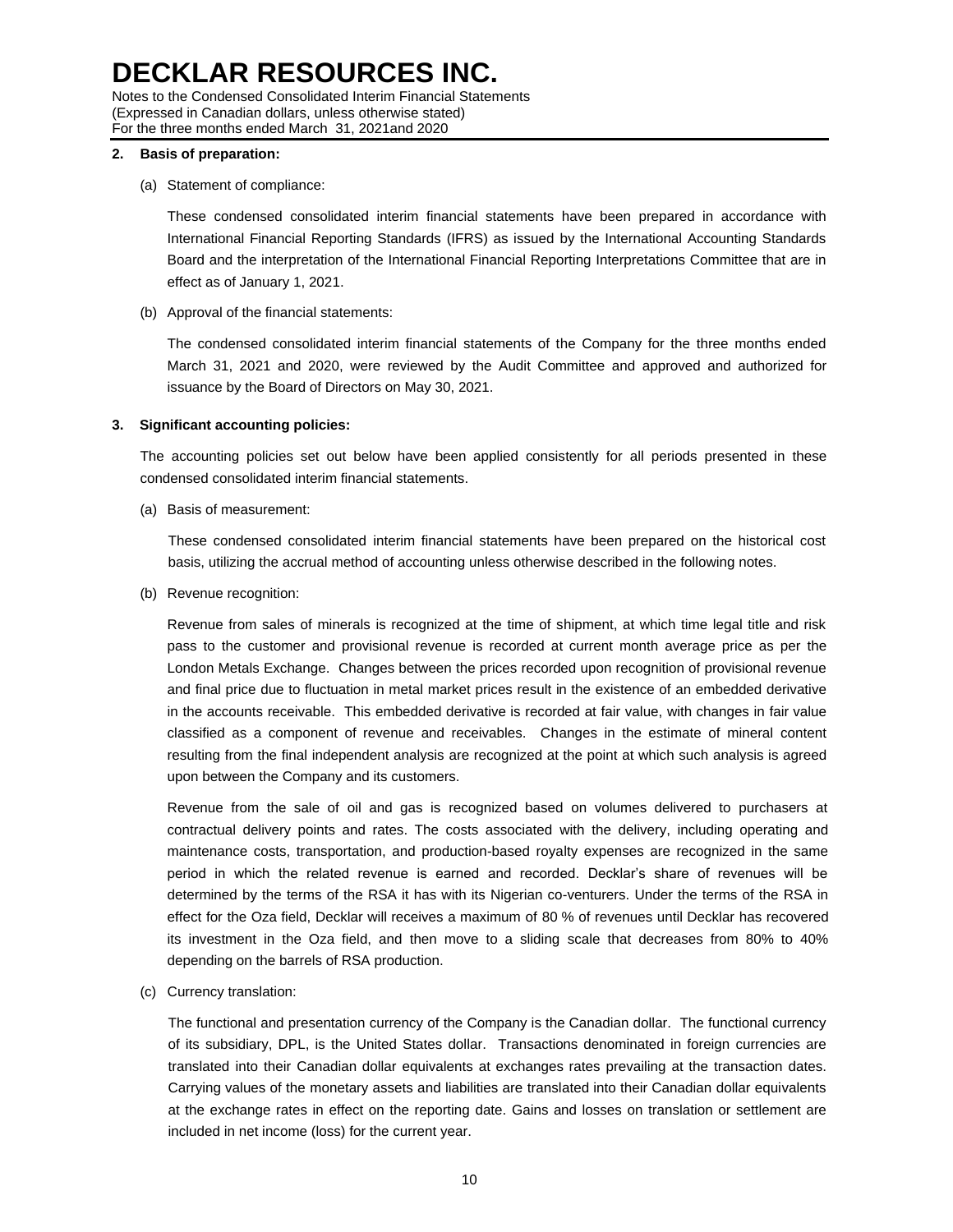Notes to the Condensed Consolidated Interim Financial Statements (Expressed in Canadian dollars, unless otherwise stated) For the three months ended March 31, 2021and 2020

### **3. Significant accounting policies (continued):**

(d) Currency translation (continued):

The financial results of foreign operations that have a functional currency different from the presentation currency are translated into the presentation currency. Income and expenditures of foreign operations are translated at the average rate of the exchange for the year. All assets and liabilities are translated at the rate of exchange ruling at the reporting date. Differences arising on translation are recognized as other comprehensive loss.

(d) Basis of consolidation:

These condensed consolidated interim financial statements include the accounts of the Company and its wholly-owned subsidiary, Decklar Petroleum Limited. All intercompany transactions and balances are eliminated on consolidation. The Company determines whether it shall consolidate a subsidiary by assessing whether it has control over the subsidiary. Factors considered in such an assessment include whether the Company is exposed, or has rights, to variable returns from its involvement with the subsidiary and has the ability to affect those returns through its control over the subsidiary.

(e) Cash and cash equivalents:

Cash and cash equivalents consist of cash in hand, deposits held at call with banks and other short-term highly liquid investments with original maturities of three months or less when acquired.

(f) Prepayments:

Prepayments to suppliers and contractors are based on the contract progress, with payments made at specified stages of the contract. These payments are recognized in the condensed consolidated interim statements of financial position as prepaid expenses.

(g) Joint activities:

The Company does not directly hold title to the Oza Oil Field license (the "License"). The Company expects to carry on its operations in Nigeria under the terms of the RSA executed between DPL and Millenium, considered joint operations for accounting purposes. All of the Company's exploration, development and production activities will be conducted under the terms of the RSA with Millenium, and not through the establishment of a separate entity. Accordingly, the condensed consolidated interim financial statements include the Company's share of the relevant revenues and related costs classified according to their nature.

(h) Mineral property interest:

Exploration expenses incurred prior to determination of the technical feasibility and commercial viability of mining operations and issuance of a mining license are expensed as incurred. Mineral property acquisition costs and exploration and development expenditures incurred subsequent to the determination of technical feasibility and commercial viability of mining operations and issuance of a mining license are deferred, less accumulated amortization and accumulated impairment losses, if any, until the property to which they relate commences commercial production, is sold, allowed to lapse or is abandoned. Technical feasibility and commercial viability generally coincide with the establishment of proven and probable reserves; however, this determination may be impacted by management's assessment of certain modifying factors.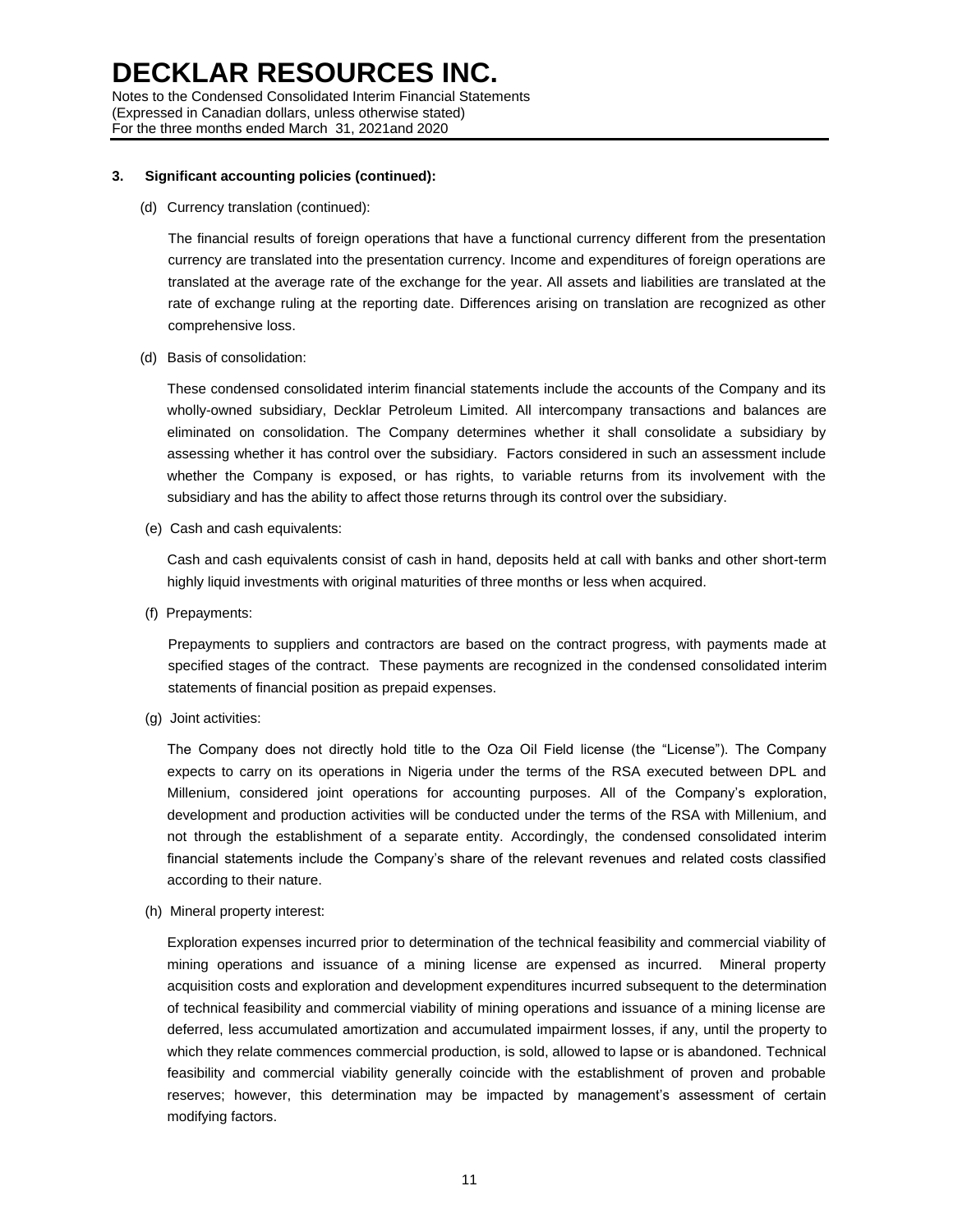Notes to the Condensed Consolidated Interim Financial Statements (Expressed in Canadian dollars, unless otherwise stated) For the three months ended March 31, 2021and 2020

### **3. Significant accounting policies (continued):**

### **(h) Mineral property interest:**

When commercial production in an area of interest has commenced, the associated costs are amortized over the estimated economic life of the mine on a units-of-production basis using proven and probable reserves (as defined by National Instrument 43-101). Changes in factors such as estimates of proven and probable reserves that affect units-of-production calculations are accounted for on a prospective basis.

### (i) Intangible assets:

Identifiable intangible assets acquired through an asset acquisition are initially recorded at fair value and are carried at cost less accumulated amortization and any accumulated impairment losses.

Expenditures on developed resource properties such as drilling or re-entry of development wells, tangible costs of facilities, and infrastructure construction are capitalized to the RSA, if, and only if, all of the following have been demonstrated:

- the technical feasibility of completing the intangible asset so that it will be available for use or sale;
- the intention to complete the intangible asset and use or sell it;
- the ability to use or sell the intangible asset;
- how the intangible asset will generate probable future economic benefits;
- the availability of adequate technical, financial, and other resources to complete the development and to use or sell the intangible asset; and,
- the ability to measure reliably the expenditure attributable to the intangible asset during its development.

Identifiable intangible assets with finite useful lives are amortized over their estimated useful lives. The RSA is amortized using the unit-of-production method over the total underlying assets reserve life, unless the useful life of the asset is less than the reserve life, in which case the asset is depleted over its estimated useful life using the straight-line method. Future development expenditures are added to petroleum property interest and the total is used to calculate depletion. Reserves and estimated future development expenditures are determined by qualified independent reserve engineers. Changes in the estimates for reserves and future development expenditures that affect unit-of-production calculations are accounted for on a prospective basis.

(j) Impairment of long-lived assets:

At the end of each year or at each reporting date, the Company reviews the carrying amounts of its longlived assets to determine whether there is any indication that those assets may be impaired. If any such indication exists, the recoverable amount of the asset is estimated in order to determine the extent of the impairment loss, if any. Where the asset does not generate cash flows that are independent from other assets, the Company estimates the recoverable amount of the cash-generating unit ("CGU") to which the asset belongs.

The recoverable amount of a CGU is the higher of the CGU's fair value less costs to sell and its value-inuse. In assessing value-in-use, the estimated future cash flows are discounted to their present value using a pre-tax discount rate that reflects current market assessment of the time value of money and the risks specific to the asset for which the estimates of future cash flows have not been adjusted.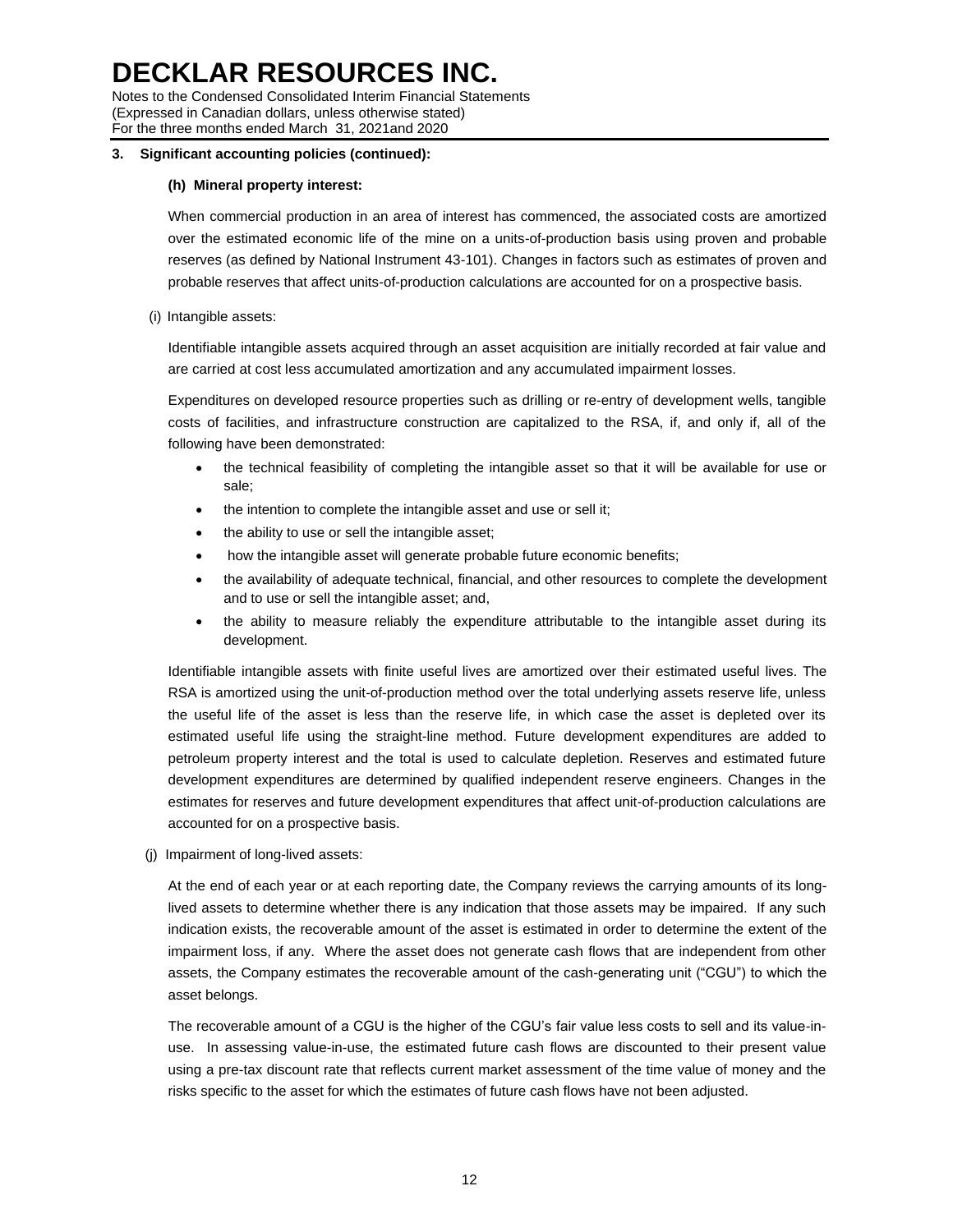Notes to the Condensed Consolidated Interim Financial Statements (Expressed in Canadian dollars, unless otherwise stated) For the three months ended March 31, 2021and 2020

#### **3. Significant accounting policies (continued):**

#### (j) Impairment of long-lived assets (continued):

If the recoverable amount of an asset or CGU is estimated to be less than its carrying amount, the carrying amount of the asset or CGU is reduced to its recoverable amount. Impairment losses are recognized in income and loss in the period the impairment indicator is identified.

An impairment loss is reversed if there is an indication that there has been a change in the estimates used to determine the recoverable amount. The carrying amount of the asset or CGU is increased to its recoverable amount, but only to the extent that the increased carrying amount does not exceed the carrying amount that would have been determined had no impairment loss been recognized for the asset or CGU in prior years. The reversal of an impairment loss is recognized immediately in income and loss.

(k) Business combinations:

Business combinations are accounted for using the acquisition method under IFRS 3 - Business Combinations. Management's determination of whether a transaction constitutes a business combination, or an asset acquisition is determined based on the criteria in IFRS 3. The identifiable assets acquired, and liabilities assumed in a business combination are measured at their fair values at the acquisition date. The decommissioning obligations associated with the acquired property, if applicable, is subsequently remeasured at the end of the reporting period using a risk-free discount rate, with any changes recognized in the decommissioning liabilities and resource properties on the consolidated statement of financial position. The cost of an acquisition is measured as the fair value of the assets transferred, equity instruments issued, and liabilities incurred or assumed at the acquisition date. The excess of the acquisition cost over the fair value of the identifiable net assets acquired is recognized as goodwill. If the cost of the acquisition is less than the fair value of the net identifiable assets acquired, a gain on business combination is recognized immediately in net income or loss. Any deferred tax asset or liability arising from the business combination is recognized at the acquisition date. Transaction costs associated with a business combination are expensed as incurred. Results of acquisitions are included in the consolidated Financial Statements from the closing date of acquisition. An entity can apply a 'concentration test' that, if met, eliminates the need for further assessment whether a transaction constitutes a business combination. Under this optional test, where substantially all of the fair value of gross assets acquired is concentrated in a single asset (or a group of similar assets), the assets acquired would not represent a business. Entities may elect to apply the concentration test on a transaction-by-transaction basis.

(l) Share capital:

Common shares are classified as equity. The Company records proceeds from share issuances net of issue costs and any tax effects. Common shares issued for consideration other than cash are valued at the quoted market price on the date the shares are issued or a price determined using an appropriate formula to represent market value and agreed upon by the governing public stock exchange.

(m) Warrants:

From time to time, warrants are issued as part of a unit which is made up of a common share and a full or partial warrant. The warrant allows the holder to acquire common shares of the Company. The Company uses the residual value in assigning the value to the warrant.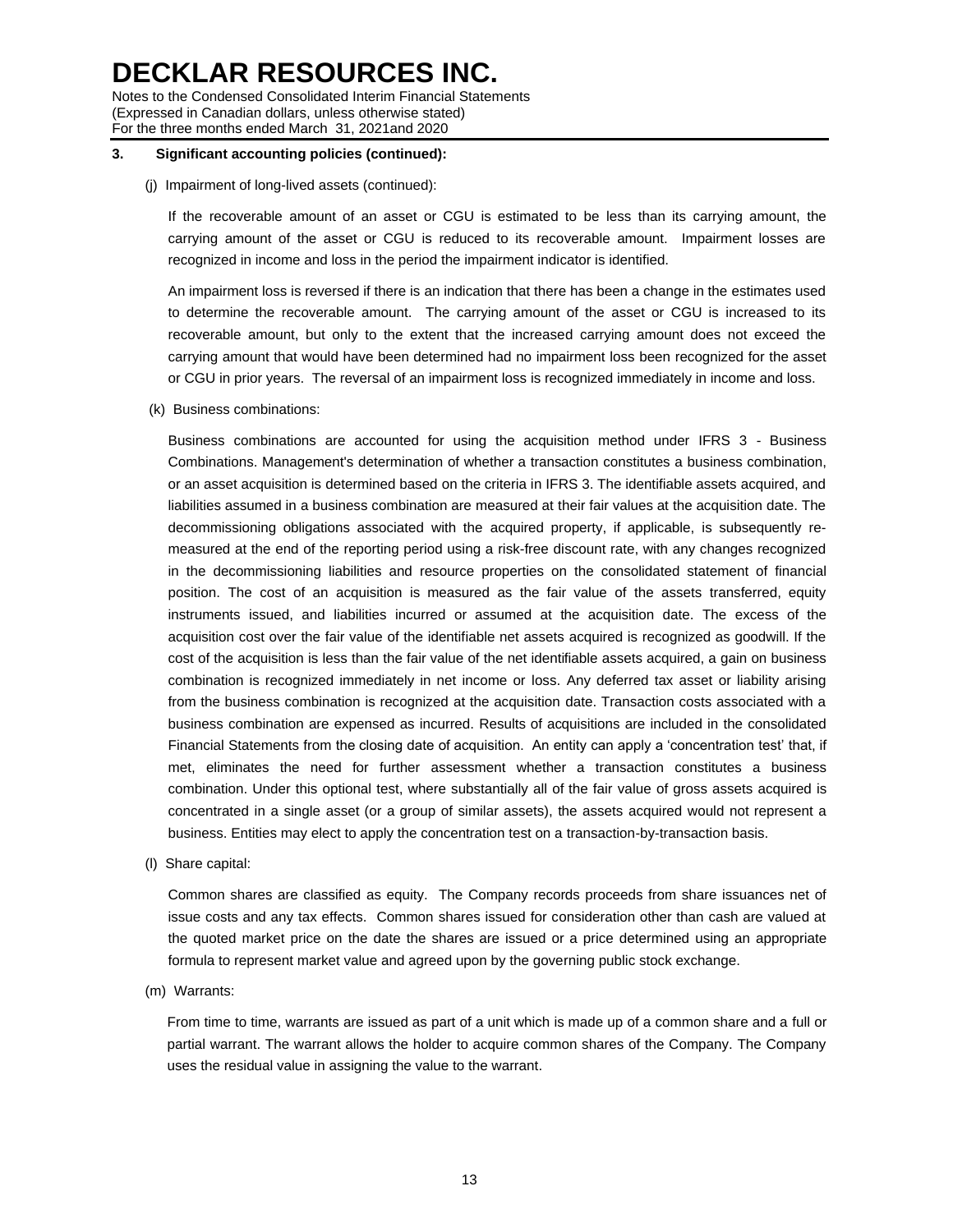Notes to the Condensed Consolidated Interim Financial Statements (Expressed in Canadian dollars, unless otherwise stated) For the three months ended March 31, 2021and 2020

## **3. Significant accounting policies (continued):**

### (n) Share-based payments:

The Company has a share option plan, under which the fair value of all share-based awards is estimated using the Black-Scholes Option Pricing Model at the grant date and amortized over the vesting periods. An individual is classified as an employee when the individual is an employee for legal or tax purposes (direct employee) or provides services similar to those performed by a direct employee, including directors of the Company. The amount recognized as an expense is adjusted to reflect the number of awards expected to vest. The offset is credited to share-based payment reserve.

Share-based payments to non-employees are measured at the fair value of the goods or services received, or the fair value of the equity instruments issued if it is determined the fair value of the goods or services received cannot be reliably measured and are recorded at the date the goods or services are received.

Upon the exercise of the share purchase options, consideration paid together with the amount previously recognized in the share-based payment reserve is recorded as an increase to share capital. Charges for share purchase options that are forfeited before vesting are reversed from the share-based payments reserves. For those share purchase options that expire or are forfeited after vesting, the amount previously recorded in share-based payments reserve is transferred to deficit. Contingent share-based payments are recorded as contingent shares until issued to share capital or forfeited through contributed surplus.

(o) Interest expense:

Interest is recognized using the effective interest method, taking into account the principal outstanding and the effective rate over the period to maturity.

(p) Taxes:

Tax expense comprises current and deferred tax. Current tax and deferred tax are recognized in the consolidated statement of operations and comprehensive loss except to the extent that the tax relates to a business combination, or items recognized directly in equity or in other comprehensive income (loss).

A deferred tax asset is recognized for unused tax losses, tax credits, and deductible temporary differences, to the extent that it is probable that future taxable profits will be available against which they can be utilized.

Deferred tax assets are reviewed each reporting date and are reduced to the extent that it is no longer probable that the related tax benefit will be realized.

Deferred tax is recognized in respect of temporary differences between the carrying amounts of assets and liabilities for financial reporting purposes and the amounts used for taxation purposes. Deferred tax is not recognized for the temporary differences arising from the initial recognition of assets or liabilities in a transaction that is not a business combination and that affects neither accounting, nor taxable income or loss.

Deferred tax is measured at the tax rates that are expected to be in effect when temporary differences reverse, based on the laws that have been enacted or substantively enacted at the reporting date. Deferred tax assets and liabilities are offset if there is a legally enforceable right to offset the tax liabilities and assets, and they relate to income taxes levied by the same tax authority.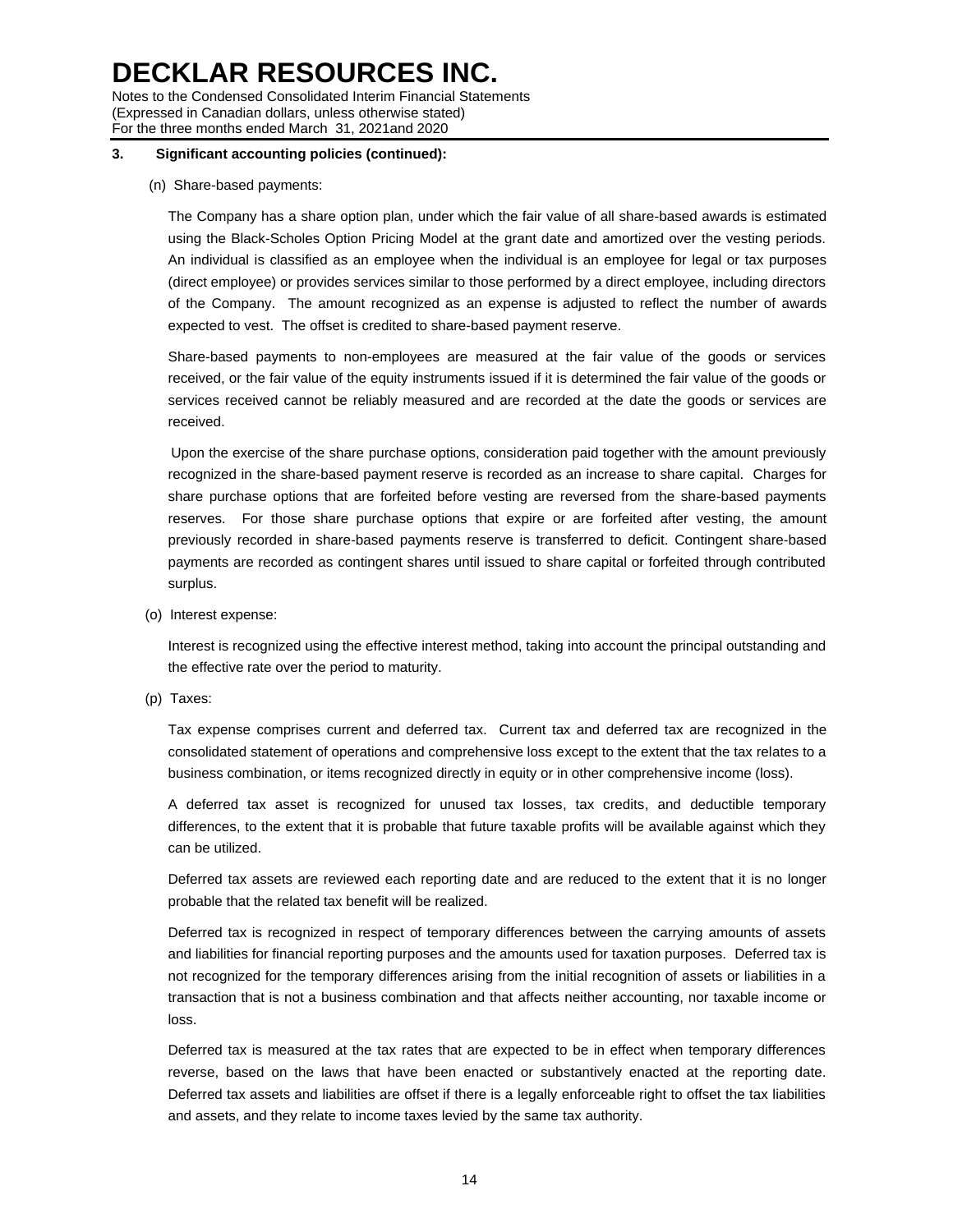Notes to the Condensed Consolidated Interim Financial Statements (Expressed in Canadian dollars, unless otherwise stated) For the three months ended March 31, 2021and 2020

#### **3. Significant accounting policies (continued):**

(q) Financial assets:

Financial asset are measured at:

- (i) Amortized cost;
- (ii) Fair Value in Other Comprehensive Income ("FVOCI") debt investment;
- (iii) FVOCI equity investment; and,
- (iv) Fair Value Through Profit or Loss ("FVTPL").

The classification depends on the business model in which the financial asset is managed and its contractual cash flow characteristics. Derivatives embedded in contracts where the host is a financial asset in the scope of IFRS 9, Financial Instruments, are never separated. Instead, the hybrid financial instrument as a whole is assessed for classification.

A financial asset is measured at amortized cost if it meets both of the following conditions and is not designated as at FVTPL:

- it is held within a business model whose objective is to hold assets to collect contractual cash flows; and - its contractual terms give rise on specified dates to cash flows that are solely payments of principal and interest on the principal amount outstanding.

A debt investment is measured at FVOCI if it meets both of the following conditions and is not designated as at FVTPL:

- it is held within a business model whose objective is achieved by both collecting contractual cash flows and selling financial assets; and

- its contractual terms give rise on specified dates to cash flows that are solely payments of principal and interest on the principal amount outstanding.

On initial recognition of an equity investment that is not held for trading, the Company may irrevocably elect to present subsequent changes in the investment's fair value in OCI. This election is made on an investment-by-investment basis.

All financial assets not classified as measured at amortized cost or FVOCI as described above are measured at FVTPL. This includes all derivative financial assets. On initial recognition, the Company may irrevocably designate a financial asset that otherwise meets the requirements to be measured at amortized cost or at FVOCI as at FVTPL if doing so eliminates or significantly reduces an accounting mismatch that would otherwise arise.

A financial asset (unless it is a trade receivable without a significant financing component that is initially measured at the transaction price) is initially measured at fair value plus, for an item not at FVTPL, transaction costs that are directly attributable to its acquisition.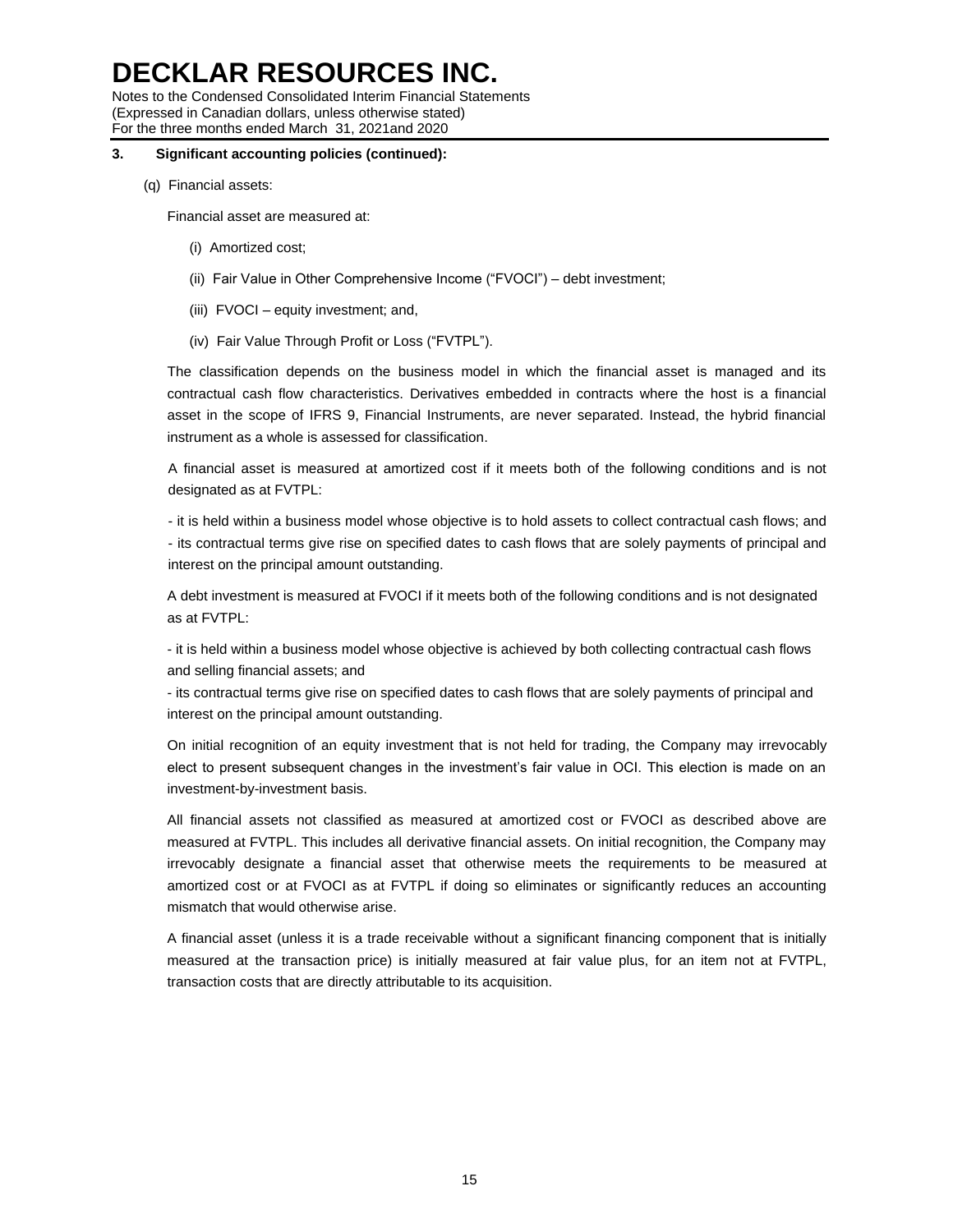Notes to the Condensed Consolidated Interim Financial Statements (Expressed in Canadian dollars, unless otherwise stated) For the three months ended March 31, 2021and 2020

## **3. Significant accounting policies (continued):**

(q) Financial assets (continued):

The following accounting policies apply to the subsequent measurement of financial assets.

| Financial assets at FVTPL          | These assets are subsequently measured at fair value. Net gains and losses,<br>including any interest or dividend income, are recognized in profit or loss.                                                                                                                                                                                                      |
|------------------------------------|------------------------------------------------------------------------------------------------------------------------------------------------------------------------------------------------------------------------------------------------------------------------------------------------------------------------------------------------------------------|
| Financial assets at amortized cost | These assets are subsequently measured at amortized cost using the effective<br>interest method. The amortized cost is reduced by impairment losses. Interest<br>income, foreign exchange gains and losses and impairment are recognized in<br>profit or loss. Any gain or loss on derecognition is recognized in profit or loss.                                |
| Debt investments at FVOCI          | These assets are subsequently measured at fair value. Interest income<br>calculated using the effective interest method, foreign exchange gains and<br>losses and impairment are recognized in profit or loss. Other net gains and<br>losses are recognized in OCI. On derecognition, gains and losses accumulated<br>in OCI are reclassified to profit or loss. |
| Equity investments at FVOCI        | These assets are subsequently measured at fair value. Dividends are<br>recognized as income in profit or loss unless the dividend clearly represents a<br>recovery of part of the cost of the investment. Other net gains and losses are<br>recognized in OCI and are never reclassified to profit or loss.                                                      |

### *Impairment of financial assets*

Financial assets measured at amortized cost, contract assets, and debt investments in FVOCI, but not investments in equity instruments, are assessed for credit impairment under the expected credit loss ("ECL") model of impairment. This impairment model applies to lease receivables, loan commitments, and financial guarantee contracts; the Company has no such items. The financial assets at amortized cost consist of accounts receivables and cash and cash equivalents.

# *Measurement of ECLs*

ECLs are a probability-weighted estimate of credit losses. Credit losses are measured as the present value of all cash shortfalls (i.e. the difference between the cash flows due to the entity in accordance with the contract and the cash flows that the Company expects to receive). ECLs are discounted at the effective interest rate of the financial asset.

#### *Credit-impaired financial assets*

At each reporting date, the Company assesses whether financial assets carried at amortized cost and debt securities at FVOCI are credit impaired. A financial asset is 'credit-impaired' when one or more events that have a detrimental impact on the estimated future cash flows of the financial asset have occurred.

# *Presentation of impairment*

Loss allowances for financial assets measured at amortized cost are deducted from the gross carrying amount of the assets. Impairment losses related to accounts and other receivables are presented separately in the statement of profit or loss and OCI. Impairment losses on other financial assets are presented under "finance costs", and not presented separately in the statement of profit or loss and OCI due to materiality considerations.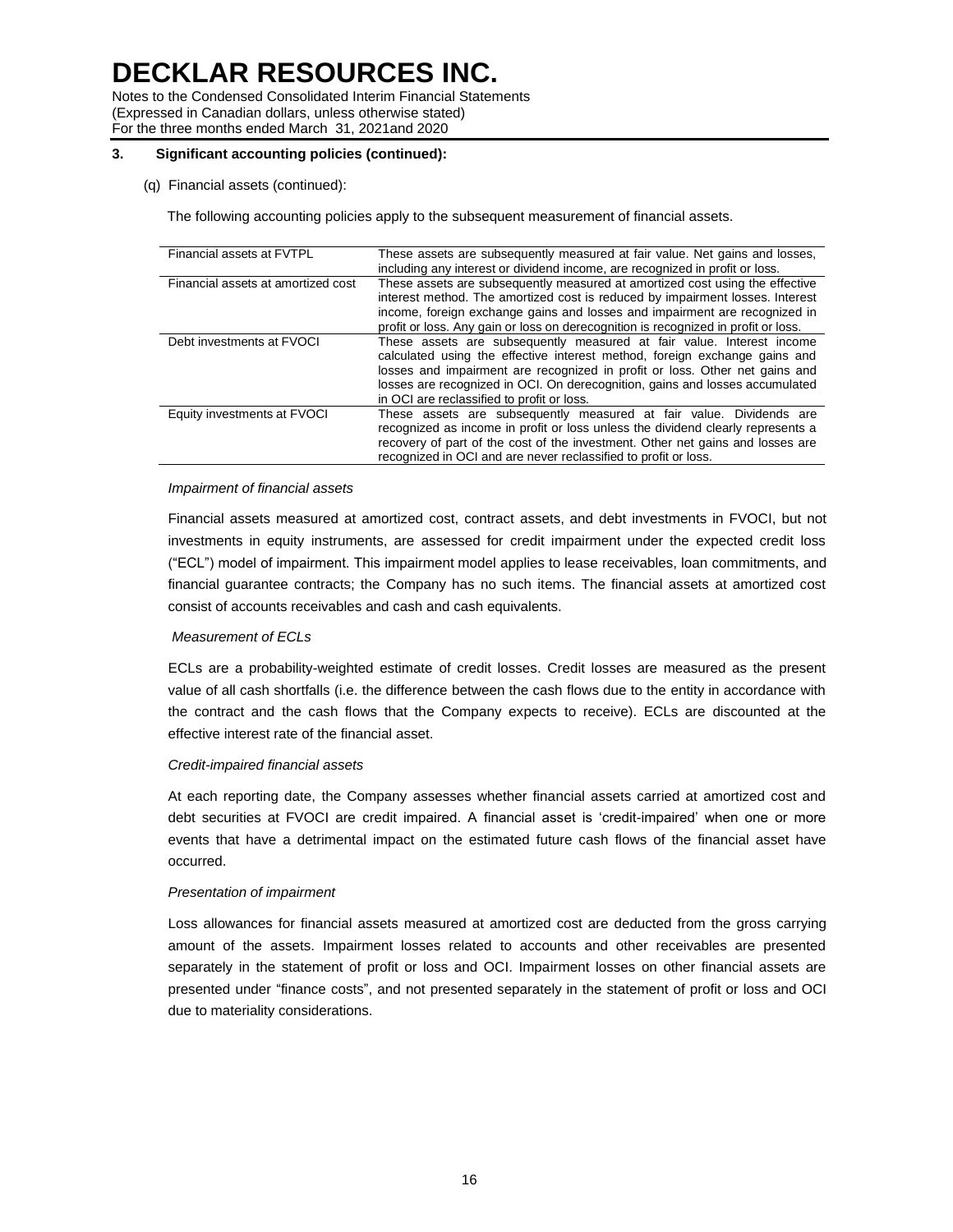Notes to the Condensed Consolidated Interim Financial Statements (Expressed in Canadian dollars, unless otherwise stated) For the three months ended March 31, 2021and 2020

## **3. Significant accounting policies (continued):**

### (r) Financial liabilities

Financial liabilities are classified as either financial liabilities at fair value through profit or loss or financial liabilities at amortized cost.

Financial liabilities at amortized cost are initially measured at fair value, net of transaction costs incurred and subsequently measured at amortized cost. Any difference between the amounts originally received, net of transaction costs, and the redemption value is recognized in income or loss over the period to maturity using the effective interest method.

Financial liabilities are classified as current or non-current based on their maturity dates. The Company has classified trade payables and accrued liabilities, refundable deposit, and short-term loan as liabilities at amortized cost.

#### *De-recognition of financial liabilities*

The Company de-recognizes financial liabilities when, and only when, the Company's obligations are discharged, cancelled or they expire.

(s) Earnings (loss) per share:

Basic earnings (loss) per share is calculated by dividing the income (loss) available to common shareholders by the weighted average number of common shares outstanding during the year. For all periods presented, income (loss) available to common shareholders equals the reported income (loss) attributable to the shareholders of the Company.

Diluted earnings (loss) per share is calculated using the treasury stock method. Under the treasury stock method, the weighted average number of common shares issued and outstanding used for the calculation of diluted earnings (loss) per share assumes that the proceeds to be received on the exercise of dilutive stock options and warrants are used to repurchase common shares at the average market price during the year.

# **4. Changes in accounting standards:**

Business Combinations – Effective January 1, 2020, the Company has adopted amendments defining a business from IFRS 3 – Business Combinations. The amendments are intended to provide additional guidance to determine if a transaction should be recorded as a business combination or an asset acquisition. The amendments clarify the minimum requirements for a business, remove the assessment of whether market participants are can replace any missing elements, add guidance to help entities assess if an acquired process is substantive, narrow the definitions of a business and of outputs, and introduce an optional fair value concentration test.

To be considered a business under the amendments to IFRS 3, an acquisition would have to include an input and a substantive process that together significantly contribute to the ability to create outputs. The optional concentration test permits a simplified assessment that results in an asset acquisition if substantially all of the fair value of the gross assets is concentrated in a single identifiable asset or a group of similar identifiable assets. An entity may elect to apply or not apply, the test. An entity may make such an election separately for each transaction or other event.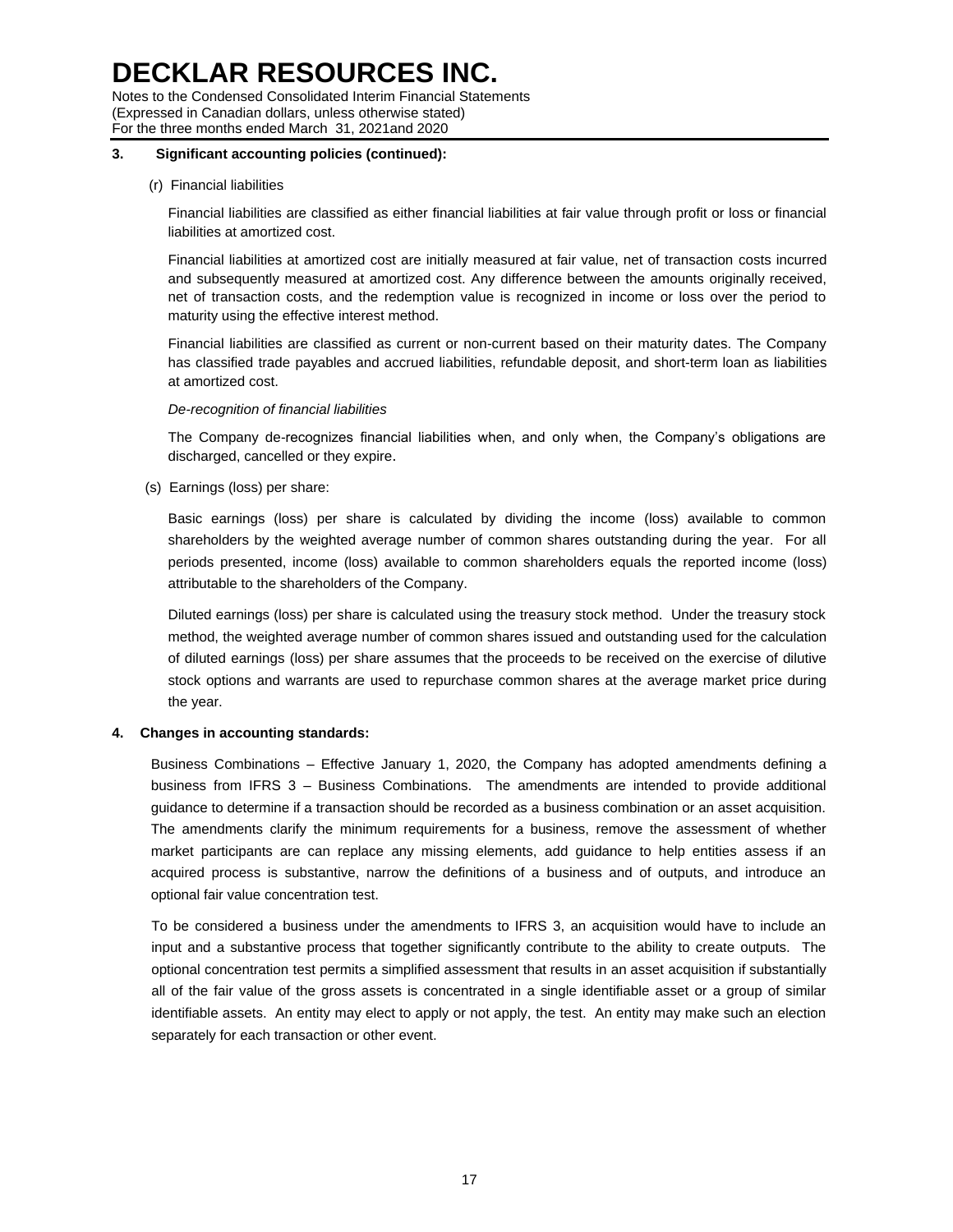#### **5. Critical judgments in applying accounting policies:**

The following are critical judgments that management has made in the process of applying accounting policies and that have the most significant effect on the amounts recognized in the condensed consolidated interim financial statements.

(a) Business combinations:

Management uses judgment when determining whether a transaction constitutes a business combination or an asset acquisition based on the criteria in IFRS 3 - Business Combinations.

(b) Cash-generating units:

The Company's assets are aggregated into a single cash-generating unit ("CGU") for the purpose of calculating impairment. CGUs are based on an assessment of a unit's ability to generate independent cash inflows. The determination of the Company's CGU was based on management's judgment in regards to shared infrastructure, geographical proximity, exposure to market risk and materiality. Management has determined that the Company has 2 CGU's.

(c) Impairment indicators for resource property:

Management uses several criteria in its assessment of impairment indicators for its resource property including geological, geophysical and engineering information together with reports, presentations and financial information pertaining to the contractual and fiscal terms applicable to the Company's assets, independent reserve reports, conclusions and recommendations in technical reports, license and permit status, and assessment of exploration and development plans.

(d) Impairment indicators for mineral property:

Management uses several criteria in its assessment of impairment indicators for mineral property including geologic and metallurgic information, conclusions and recommendations in technical reports, existing permits, and intentions to continue with exploration or to abandon.

(e) Going concern:

The assessment of the Company's ability to continue as a going concern involves judgment regarding its future funding. Judgments must also be made regarding events or conditions, which might give rise to significant uncertainty.

#### **6. Key sources of estimation uncertainty:**

The following are key estimates and their assumptions made by management affecting the measurement of balances and transactions in these consolidated financial statements.

a) Mineral and oil reserve estimates:

The Company estimates its oil reserves and mineral resources based on information compiled by Qualified Persons as defined in accordance with Canadian Securities Administrators National Instrument 43-101 *Standards for Disclosure of Mineral Projects*. Reserves are used when performing impairment assessments on the Company's resource property, for forecasting the timing of payment of reclamation and rehabilitation costs, and in determining the depletion of resource properties.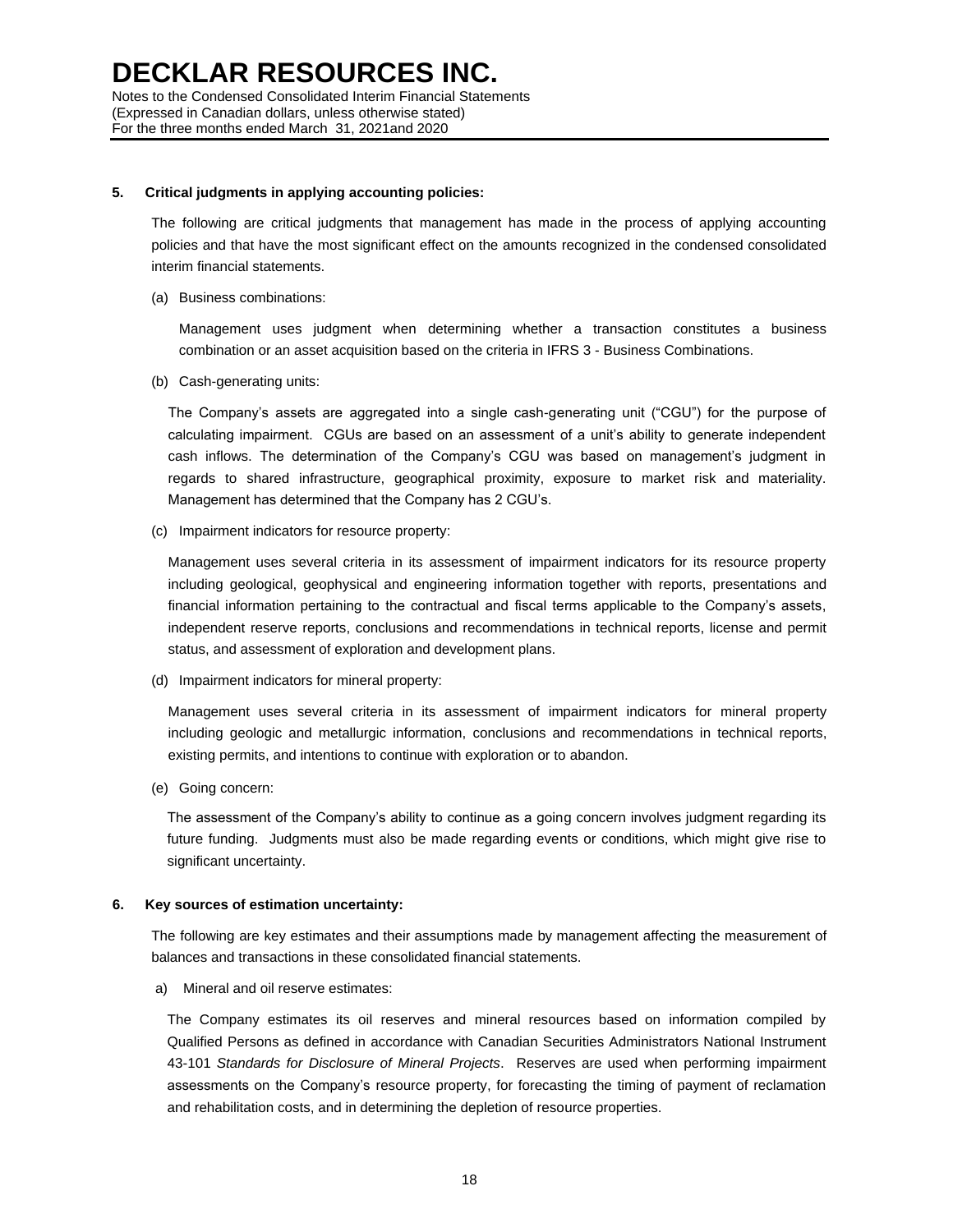Notes to the Condensed Consolidated Interim Financial Statements (Expressed in Canadian dollars, unless otherwise stated) For the three months ended March 31, 2021and 2020

#### **6. Key sources of estimation uncertainty (continued):**

a) Mineral and oil reserve estimates (continued):

There are numerous uncertainties inherent in estimating reserves, and assumptions that are valid at the time of estimation may change significantly when new information becomes available. Changes in the forecasted prices of commodities, exchange rates, production costs, or recovery rates may change the economic status of reserves and may, ultimately, result in changes to reserve estimates. Any adjustments are accounted for prospectively.

To estimate and evaluate oil and gas reserves, the Company employs independent reserves evaluators who periodically assess the Company's level of proved, probable and contingent reserves by reference to data sets including geological, geophysical and engineering data together with reports, presentations and financial information pertaining to the contractual and fiscal terms applicable to the Company's assets.

Proved, probable and contingent reserves are estimated annually by independent reserve engineers and represent the estimated quantities of crude oil, natural gas and natural gas liquids, which geological, geophysical and engineering data demonstrate with a specified degree of certainty to be recoverable in future years from known reservoirs and which are considered commercially producible.

(b) Recoverability of resource properties

The recoverability of the resource properties carrying value is assessed at the CGU level. The asset composition of a CGU can directly impact the recoverability of the assets included therein. The key estimates used in the determination of cash flows from oil reserves and future contractual cashflows include the following:

- i. Reserves Assumptions that are valid at the time of reserve estimation may change significantly when new information becomes available. Changes in forward price estimates, production costs or recovery rates may change the economic status of reserves and may ultimately result in reserves being restated.
- ii. Crude oil prices Forward price estimates are used in the cash flow model. Commodity prices can fluctuate for a variety of reasons including supply and demand fundamentals, inventory levels, exchange rates, weather, and economic and geopolitical factors.
- iii. Discount rate The discount rate used to calculate the net present value of cash flows is based on estimates of an approximate industry peer group weighted average cost of capital. Changes in the general economic environment could result in significant changes to this estimate.
- iv. Distributable cash flows as set out in the RSA The future distributable cash flows are based on the Company's current contractual obligations and management's best estimate of future contractual arrangements anticipated to be entered into under the RSA. Changes in these arrangements could result in a significant change in the amount and timing of future cash flows.

#### (c) Impairment of mineral properties

The Company considers both external and internal sources of information in assessing whether there are any indications that mineral properties are impaired. External sources of information the Company considers include changes in the market, economic, and legal environment in which the Company operates that are not within its control and affect the recoverable amount of mineral properties. Internal sources include the manner in which mineral properties are being used or are expected to be used, and indications of economic performance of the assets.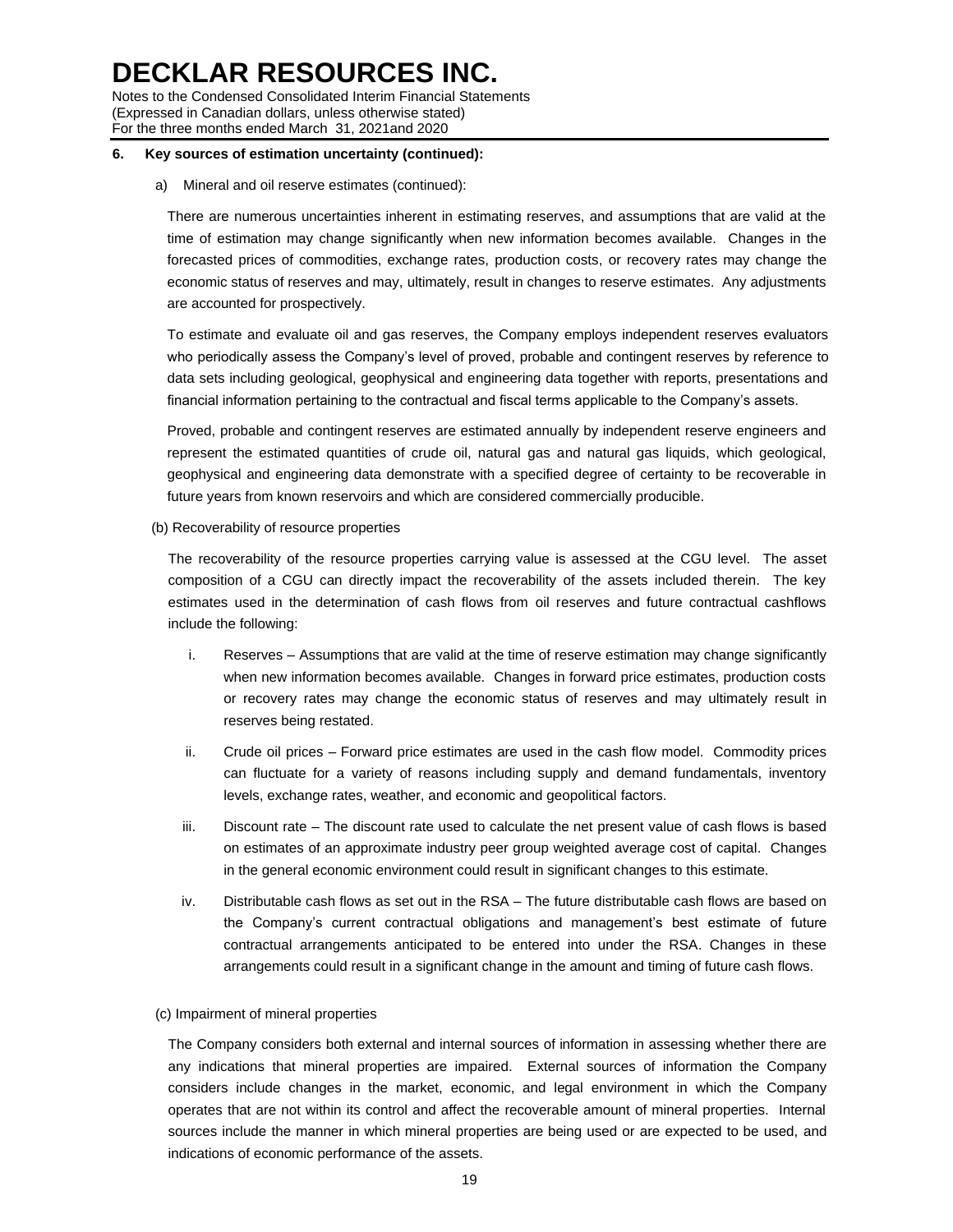Notes to the Condensed Consolidated Interim Financial Statements (Expressed in Canadian dollars, unless otherwise stated) For the three months ended March 31, 2021and 2020

## **6. Key sources of estimation uncertainty (continued):**

## (c) Impairment of mineral properties (continued)

In determining the recoverable amounts of the Company's mineral properties, the Company's management makes estimates of the discounted future after-tax cash flows expected to be derived from its mineral properties using an appropriate discount rate. Reductions in metal price forecasts, increases in estimated future costs of production, increases in estimated future non-expansionary capital expenditures, reductions to the amount of recoverable reserves, resources and exploration potential, and/or adverse current economics can result in a write down of the carrying amounts of the Company's mineral properties.

(d) Share-based payments:

The Company includes an estimate of forfeitures, share price volatility, expected life of awards, and riskfree interest rates in the calculation of the expense related to certain long-term employee incentive plans. These estimates are based on previous experience and may change throughout the life of an incentive plan. Such changes could impact the share-based payments reserve.

# **7. Accounts receivable and prepaid expenses:**

|                                                                  | March 31,<br>2021     | December 31,<br>2020   |  |
|------------------------------------------------------------------|-----------------------|------------------------|--|
| <b>GST</b> refundable<br>Prepaid insurance and other receivables | \$<br>64.529<br>1.673 | \$<br>44.842<br>14,088 |  |
|                                                                  | \$<br>66.202          | 58,930                 |  |

# **8. Resource properties:**

|                                               | December 31,<br>2020       | December 31,<br>2020 |                      |
|-----------------------------------------------|----------------------------|----------------------|----------------------|
| Risk service agreement (a)<br>Holt option (b) | 6,462,233<br>\$<br>200,000 |                      | 5,678,471<br>100,000 |
|                                               | 6,662,233<br>\$            |                      | 5,778,471            |

#### (a) Risk service agreement – Oza Oil Field

On July 16, 2020, the Company acquired all the issued and outstanding shares of Nigeria-based Decklar Petroleum Limited, an unrelated party, for consideration comprised of 22,000,000 common shares of the Company issued on the closing date (the "Issued Shares") plus contingent consideration of 8,000,000 common shares (the "Contingent Shares") issuable upon achievement of a future event. DPL's sole asset is a Risk Service Agreement ("RSA") with Millenium. The RSA entitles DPL to cost recovery and a share of distributable funds from the Oza Oil Field in exchange for technical and financial support to develop the Oza Oil Field.

The Issued Shares were allocated 14,000,000 common shares to the shareholders of DPL and 8,000,000 common shares to DPL's arm's-length third-party debt holders. The Contingent Shares are issuable if the Oza Oil Field achieves production net to Millenium of 1,000 barrels of oil per day for a period of ten consecutive days in any thirty-day period within twelve months of the date of closing.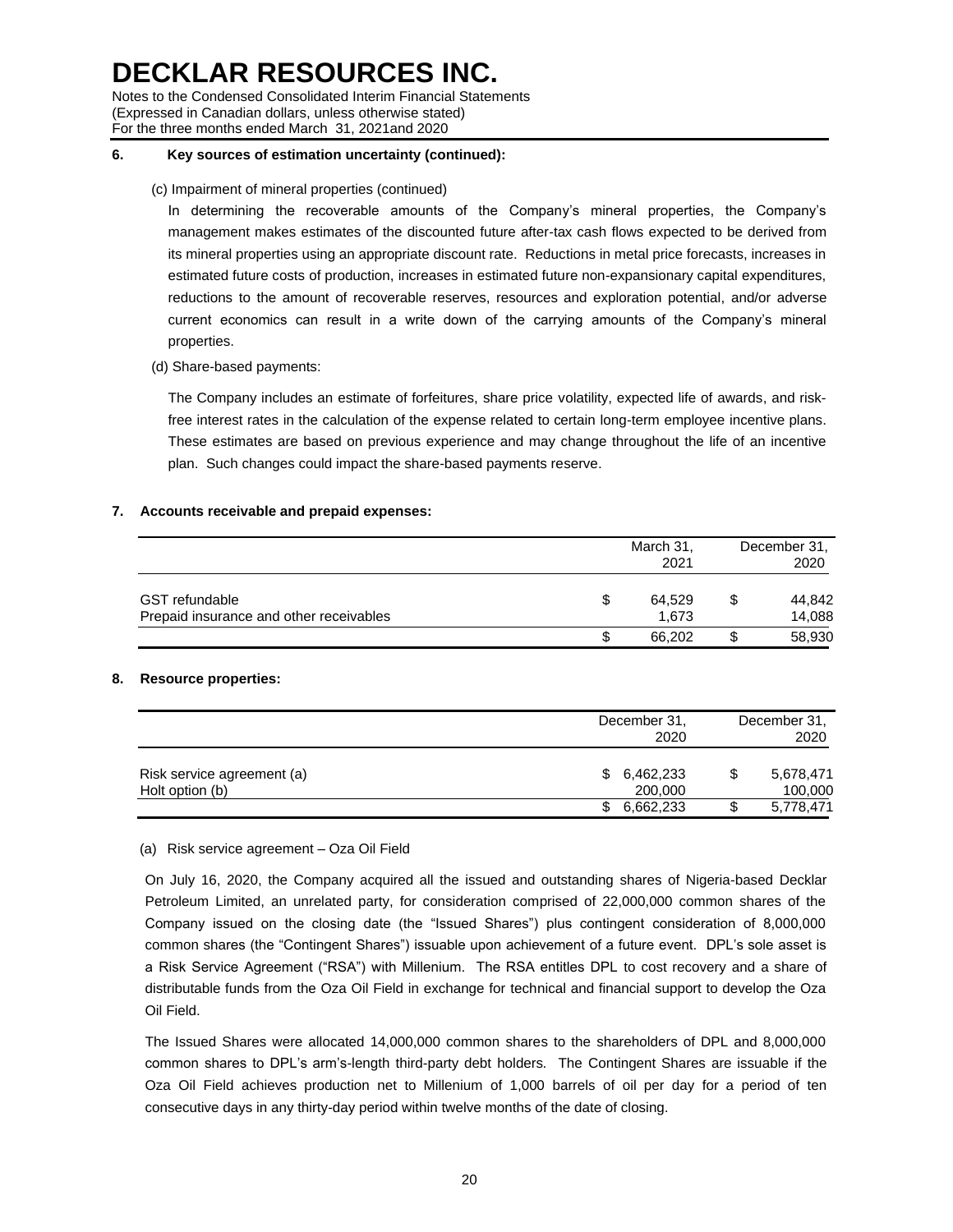Notes to the Condensed Consolidated Interim Financial Statements (Expressed in Canadian dollars, unless otherwise stated) For the three months ended March 31, 2021and 2020

### **8. Resource properties:**

(a) Risk service agreement – Oza Oil Field (continued)

The acquisition of DPL did not qualify as a business combination under IFRS 3 - *Business Combinations* and was accounted for under IFRS 2 – *Share-based payment*. The equity settled share transaction was measured using the fair value of DPL's net assets on July 16, 2020, and a corresponding increase to share capital for the Issued and Contingent Shares.

The following details the Oza Oil field RSA at March 31, 2021:

|                           | March 31,<br>2021 | December 31,<br>2020 |
|---------------------------|-------------------|----------------------|
| Acquired July 16, 2020    | \$<br>-           | \$<br>7,499,498      |
| Balance January 1, 2021   | 5,678,471         |                      |
| Additions during the year | 908.170-          | 1.846.062            |
| Impairment                |                   | (3,346,978)          |
| Foreign exchange          | (130, 381)        | (320, 111)           |
|                           | 6,465,260         | 5,678,471            |

#### (b) Holt option

During the quarter ended September 30, 2018, the Company entered into an option agreement with Island Time Exploration Limited ("Island Time") for the exclusive right to acquire up to 75% interest in four mineral titles totalling 3,687 hectares situated east of Duncan, British Columbia in the Victoria Mining Division (the "Holt Option" Agreement), in consideration for a fee of \$100,000, payable by way of a promissory note (note 10). The exercise of the Holt option, which has been subsequently amended, is conditional upon: i) issuing 175,000 common shares for payment of principal and interest outstanding on the Island Time promissory note (note 10), and ii) incurring \$300,000 of expenditures on the Holt claims by way of cash advance to Island Time with \$100,000 to be advanced within 5 business days following a Decklar private placement (such funds were advanced in March 2020) and \$200,000 to be advanced on or before September 30, 2021. The claims are subject to a 2% net smelter return royalty.

#### **9. Short-term loans:**

|                                                                  | March 31,<br>2021       | December 31,<br>2020    |  |
|------------------------------------------------------------------|-------------------------|-------------------------|--|
| Promissory note payable to Island Time<br>Other short-term loans | \$<br>60.595<br>190.042 | \$<br>59,852<br>245,677 |  |
|                                                                  | \$<br>250,637           | 305,529                 |  |

At March 31, 2021, the outstanding balance of the promissory note payable to Island Time was \$50,000 plus accrued interest. The note bears interest at 5% per annum. Subsequent to year end, the Company issued 175,000 common shares to extinguish the balance of the note payable and accrued interest, to meet the terms under the Holt Option (note 9).

Other short-term loans comprise advances made directly to DPL and payments made on behalf of DPL by an external party to fund day-to-day and early field operations during the start-up and early stages of DPL's operations. The loans do not bear interest and are due on demand.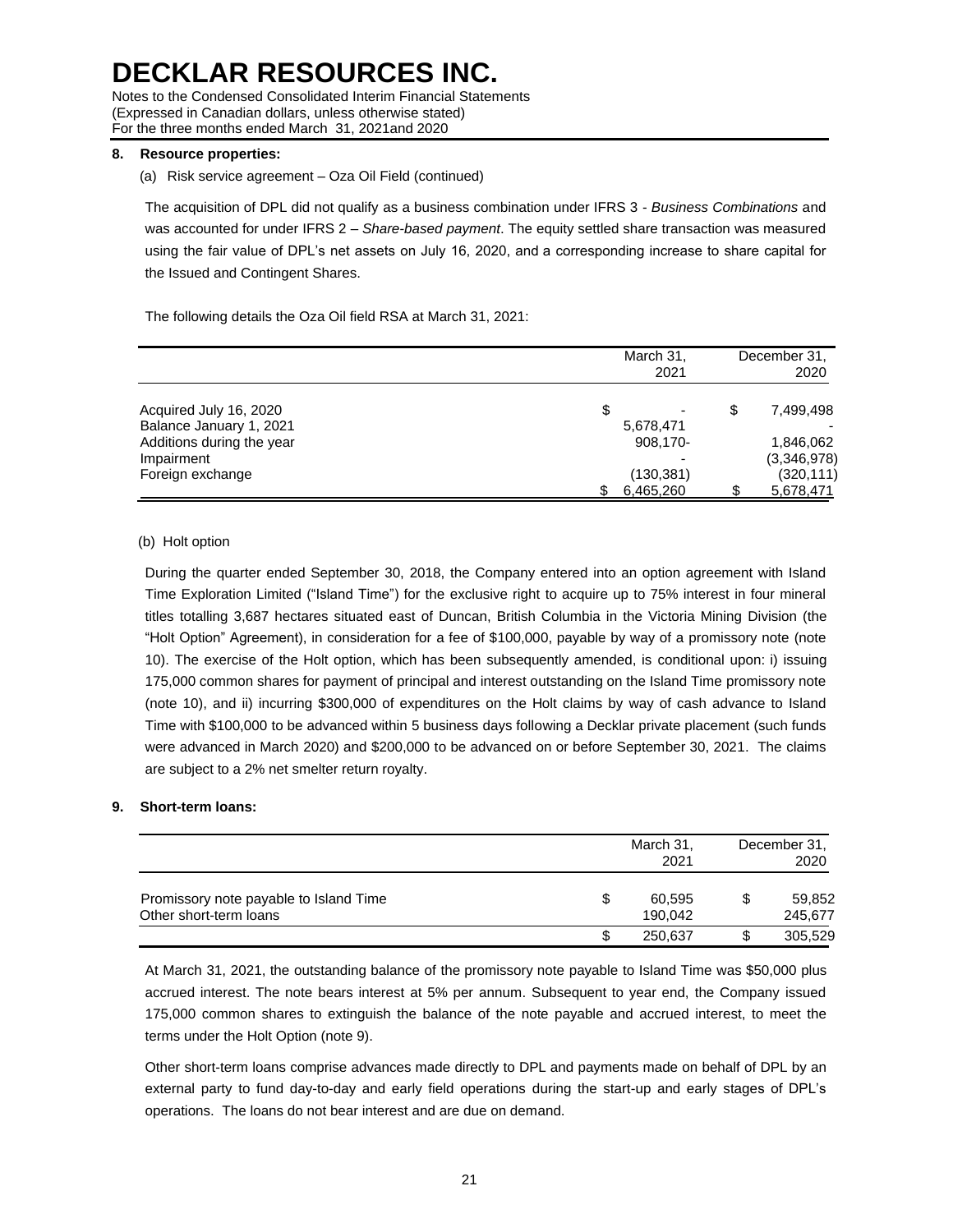Notes to the Condensed Consolidated Interim Financial Statements (Expressed in Canadian dollars, unless otherwise stated) For the three months ended March 31, 2021and 2020

### **10. Refundable deposit:**

As part of the San Leon Subscription Agreement ("Subscription Agreement"), DPL received a deposit in the fall of 2020. At March 31, 2021 the outstanding balance of the deposit including accrued interest was \$997,128 (December 31, 2020: \$985,866) The deposit is repayable should a number of conditions in the Subscription Agreement not be attained including the need to complete additional specific financing by June 30, 2021. Interest is payable on the deposit at a rate of 10% per annum. Interest expense during the three months ended March 31, 2021 has been accrued in the amount of \$23,255, which has been capitalized in Resource properties.

### **11. Trade payables and accrued liabilities:**

|                                | March 31,<br>2021 | December 31.<br>2020 |         |
|--------------------------------|-------------------|----------------------|---------|
| Trade and other payables       | \$<br>378,302     |                      | 447,265 |
| Due to related party (note 16) | 139,021           |                      | 206,148 |
|                                | \$<br>817.323     |                      | 653,413 |

### **12. Share capital:**

### (a) Authorized:

The Company's share capital consists of an unlimited number of common shares without par value. (b) Issued and outstanding:

|                                                | Number of shares | Amount        |
|------------------------------------------------|------------------|---------------|
|                                                |                  |               |
| Balance, December 31, 2019                     | 22,079,770       | \$132,256,259 |
| Issued to on acquisition of DPL (note 8)       | 22,000,000       | 5,404,194     |
| Issued on exercise of warrants (note 12(d))    | 10,200,003       | 1,019,999     |
| Balance, December 31, 2020                     | 54.279.773       | 138,680,452   |
| Issued on private placement (note $12(c)(i)$ ) | 17,295,714       | 4,690,402     |
| Balance, March 31, 2021                        | 71,575,487       | 143,370,854   |

# (c) Share issuances and share-based payments:

(i) Common shares:

In March 2021, the Company completed a private placement, issuing 16,865,714 common shares at a price of \$0.28 per share for net proceeds of \$4,690,402. All common shares issued pursuant to the placement were subject to a four-month hold. Brokers fees included cash of \$8,400 and 430,000 common shares.

(ii) Common share options:

The Company grants share purchase options pursuant to the policies of the TSX-Venture Exchange with respect to eligible persons, exercise price, maximum term, vesting, maximum options per person, and termination of eligible person status. The purpose of the share purchase options is to retain and motivate management, staff, consultants, and other qualified individuals by providing them with the opportunity, through share options, to acquire a proprietary interest in the Company and benefit from its growth.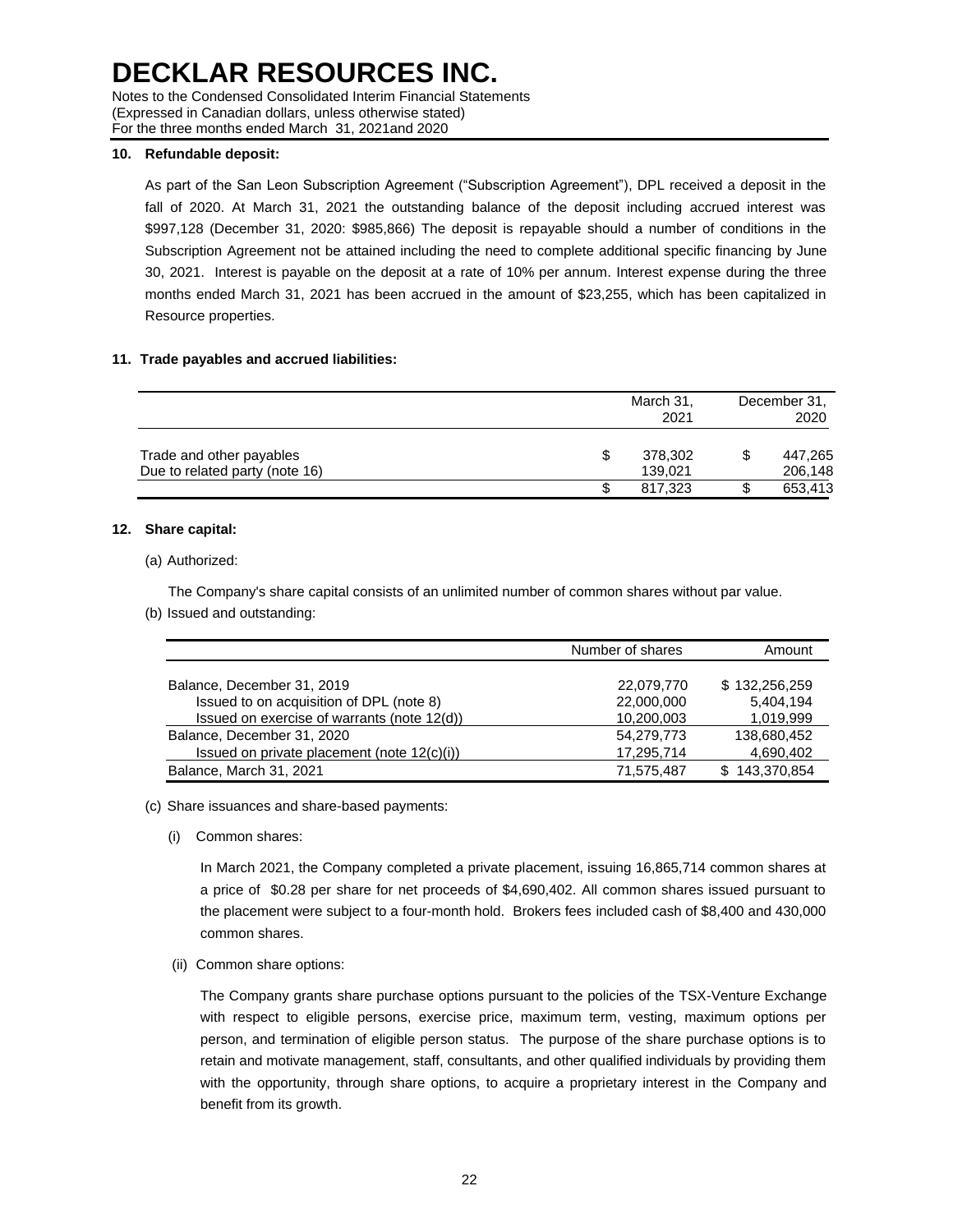Notes to the Condensed Consolidated Interim Financial Statements (Expressed in Canadian dollars, unless otherwise stated) For the three months ended March 31, 2021and 2020

## **12. Share capital (continued):**

- (c) Share issuances and share-based payments (continued):
	- (ii) Common share options (continued):

During the quarter ended March 31, 2021, the Company recorded share-based payment expense in the amount of \$152,147 (2020 – \$nil). Options granted in September 2020 are exercisable at an average \$0.28 per option and expire 5 years after their respective grant date. One third of the stock options vested September 4, 2020, one-third vested March 4, 2021 and the remaining one-third vest on the one year anniversary of the grant date. The forfeiture rates are based on historical data and managements estimates. The fair value of the options granted is estimated as at the grant date using the Black-Scholes option pricing model.

|                         | As at March 31, 2021 |
|-------------------------|----------------------|
| Risk-free interest rate | 0.43%                |
| Expected life           | 5 years              |
| Expected volatility     | 95%                  |
| Fair value per option   | \$0.28               |
| Forfeiture rate         | 15%                  |
| Dividend yield          |                      |

The continuity of outstanding share purchase options for the period ended March 31, 2021 is as follows:

| Expiry dates                            | Exercise<br>prices | <b>Balance</b><br>December 31.<br>2020 | Granted | Exercised | Expired/<br>cancelled/<br>forfeited | <b>Balance</b><br>December 31,<br>2020 |
|-----------------------------------------|--------------------|----------------------------------------|---------|-----------|-------------------------------------|----------------------------------------|
| April 5, 2022                           | \$10.00            | 75,000                                 |         |           |                                     | 75.000                                 |
| April 5, 2022                           | \$15.00            | 75,000                                 |         |           |                                     | 75.000                                 |
| April 5, 2022                           | \$20.00            | 75.000                                 |         |           |                                     | 75.000                                 |
| September 4, 2025                       | \$0.28             | 5,175,000                              |         |           |                                     | 5,175,000                              |
|                                         |                    | 5,400000                               |         |           |                                     | 5,400,000                              |
| Weighted average exercise price         |                    | \$0.89                                 |         |           |                                     | \$0.89                                 |
| Weighted average remaining life (years) |                    | 4.53                                   |         |           |                                     | 4.28                                   |

The continuity of outstanding share purchase options for the year ended March 31, 2020, is as follows:

| Expiry dates                            | Exercise<br>prices | <b>Balance</b><br>December 31.<br>2019 | Granted | Exercised | Expired/<br>cancelled/<br>forfeited | Balance<br>March 31,<br>2020 |
|-----------------------------------------|--------------------|----------------------------------------|---------|-----------|-------------------------------------|------------------------------|
| November 5, 2019                        | \$10.00            | 3.704                                  |         |           | (3,704)                             |                              |
| April 5, 2022                           | \$10.00            | 75.000                                 |         |           |                                     | 75,000                       |
| April 5, 2022                           | \$15.00            | 75.000                                 |         |           |                                     | 75.000                       |
| April 5, 2022                           | \$20.00            | 75.000                                 |         |           |                                     | 75,000                       |
|                                         |                    | 228,704                                |         |           | (3,704)                             | 225,000                      |
| Weighted average exercise price         |                    | \$15.00                                |         |           |                                     | \$15.00                      |
| Weighted average remaining life (years) |                    | 2.55                                   |         |           |                                     | 2.01                         |

As at March 31, 2021, 1,950,000 share purchase options were exercisable (2020 - 225,000). These options have a weighted average exercise price of \$1.98 per share (2020 - \$15.00 per share).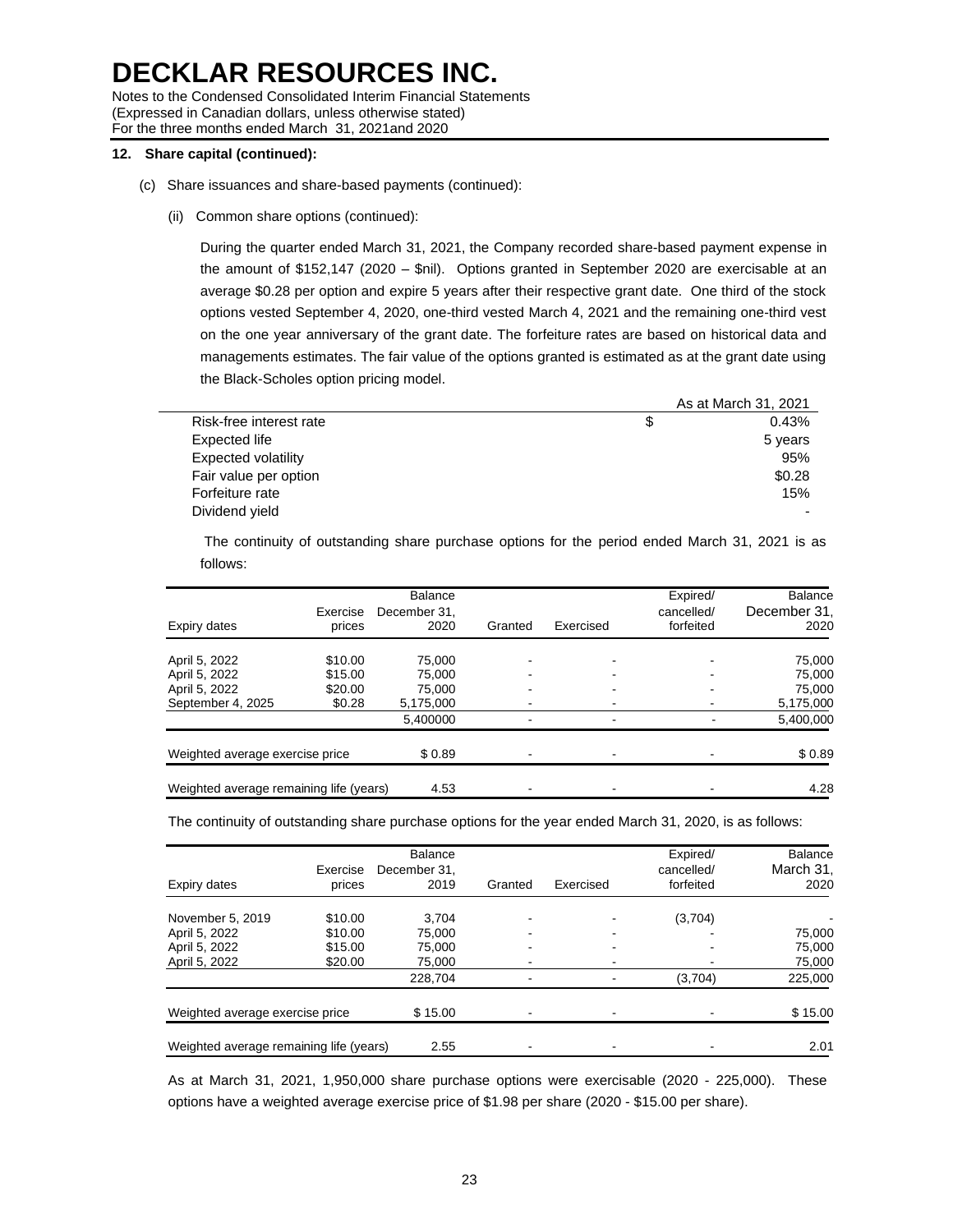Notes to the Condensed Consolidated Interim Financial Statements (Expressed in Canadian dollars, unless otherwise stated) For the three months ended March 31, 2021and 2020

# **12. Share capital (continued):**

(d) Common share purchase warrants

In September 2019, the Company issued 13,333,333 common share purchase warrants entitling the holder to acquire one common share at a price of \$0.10 per common share for 24 months (note 13(c)(i)). The warrants were valued at \$nil using the residual value method. During 2020, 10,200,003 warrants were exercised for total proceeds of \$1,019,999.

(e) Loss per share

The calculation of weighted average shares outstanding for the diluted loss per share calculation excludes the impact of the outstanding warrants and options as the effect is anti-dilutive for the three months ended March 31, 2021 and 2020.

### **13. General and administrative expenses:**

|                             | 2021          | 2020   |
|-----------------------------|---------------|--------|
| Consulting                  | \$<br>45.782  | 18,650 |
| Professional and regulatory | 142,088       |        |
| Office and administrative   | 43.887        | 29.431 |
| <b>Business development</b> | 12.487        |        |
| Share-based payments        | 152,147       |        |
|                             | \$<br>396.391 | 48,081 |

#### **14. Related party transactions:**

(a) Balances payable:

The amounts due to a related party and included in trade payables and accrued liabilities are non-interest bearing, unsecured, and due on demand, and comprise the following:

|                               | March 31,<br>2021 | March 31,<br>2020 |
|-------------------------------|-------------------|-------------------|
| Due to officers and directors | 139.021           | .650              |

#### (b) Key management personnel:

Key management personnel amounts include the salaries and consulting fees paid and/or accrued to the Company's senior officers and directors as follows:

|                                         |   | 2021             |  |             |
|-----------------------------------------|---|------------------|--|-------------|
| Consulting fees<br>Share-based payments | S | 82,774<br>46,305 |  | 18,650<br>- |
|                                         | S | 129,079          |  | 18,650      |

Transactions with related parties are in the normal course of operations and initially recorded at fair value.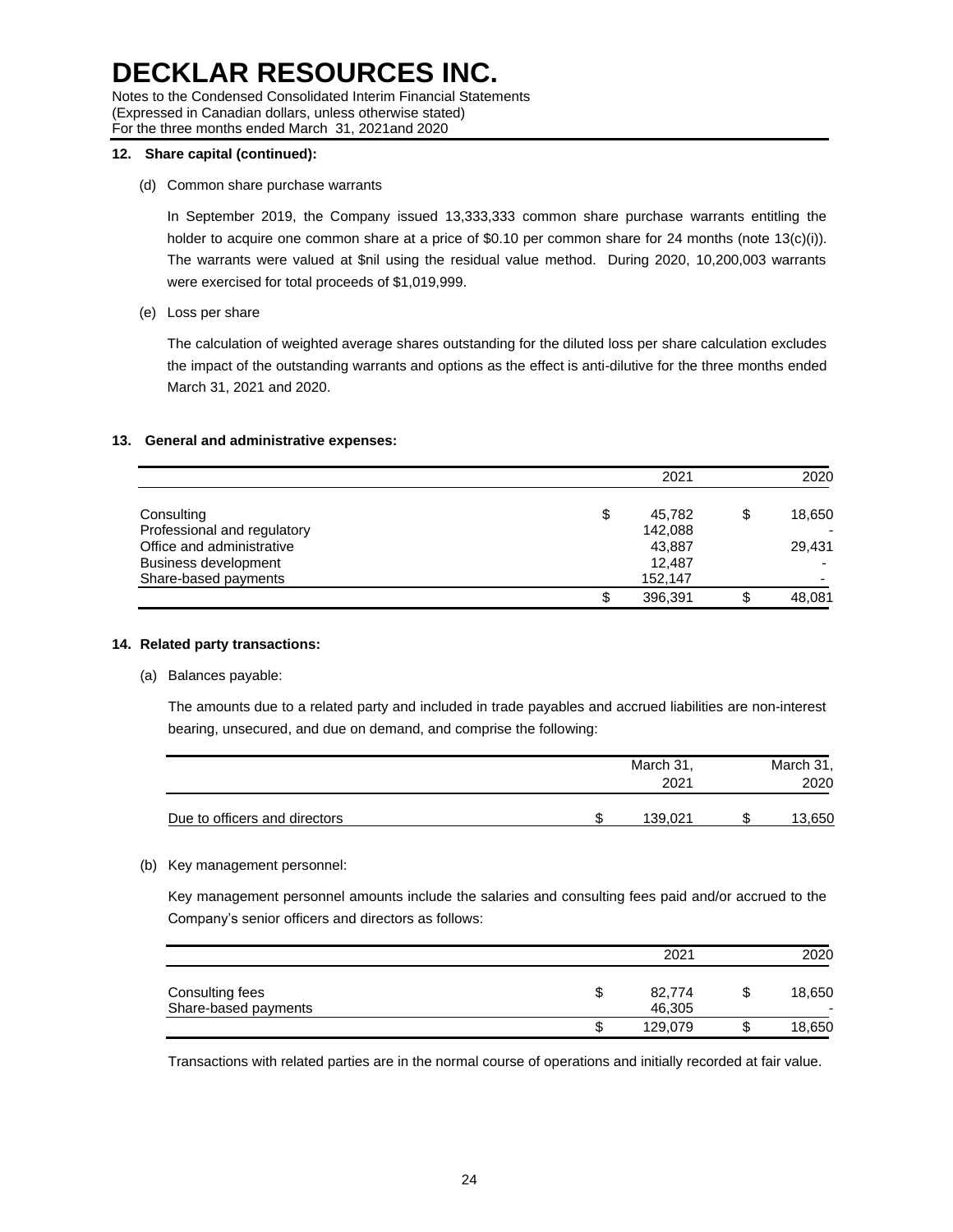Notes to the Condensed Consolidated Interim Financial Statements (Expressed in Canadian dollars, unless otherwise stated) For the three months ended March 31, 2021and 2020

### **15. Segment information:**

The Company conducts its business as a single reportable operating segment, being the development of oil fields in Nigeria. Geographical information is as follows:

| March 31, 2021      | Canada    | Nigeria   | Total      |
|---------------------|-----------|-----------|------------|
| Interest income     | 135       | \$        | 135<br>S   |
| Loss for the period | (421,643) | (61, 777) | (483, 420) |
| Non-current assets  | 200,000   | 6,456,260 | 6,656,260  |
| Total assets        | 1,270,619 | 9,097,513 | 10,368,132 |

| March 31, 2020      | Canada      | Nigeria                  | Total      |
|---------------------|-------------|--------------------------|------------|
| Interest income     | \$<br>2.545 | \$<br>٠                  | 2.545      |
| Loss for the period | (296, 339)  | ۰                        | (296, 339) |
| Non-current assets  | 100,000     | $\overline{\phantom{0}}$ | 100,000    |
| Total assets        | 587,498     | $\overline{\phantom{0}}$ | 587,498    |

### **16. Supplemental cash flow information:**

|                                                | 2021 |    |       |
|------------------------------------------------|------|----|-------|
| Supplemental information:<br>Interest received | 135  | J. | 2.454 |

# **17. Financial risk management:**

(a) Credit risk:

Credit risk is the risk of an unexpected loss if a customer or third party to a financial instrument fails to meet its contractual obligations. The Company is subject to credit risk on the cash balances at the bank, its short-term guaranteed investment certificates and accounts receivable. The majority of the Company's cash balances are held with major Canadian banks and in the view of the Board are considered creditworthy. The Company only deals with reputable financial institutions and regularly assesses international exposure and market risk. The Company has a small investment in Canadian based banking institutions, authorized under the Bank Act to accept deposits, which may be eligible for deposit insurance provided by the Canadian Deposit Insurance Corporation. As at March 31, 2021, the Company had GST refundable and other prepaid and receivables, in the amount of \$66,202 (2020 - \$32,398), that were not considered past due.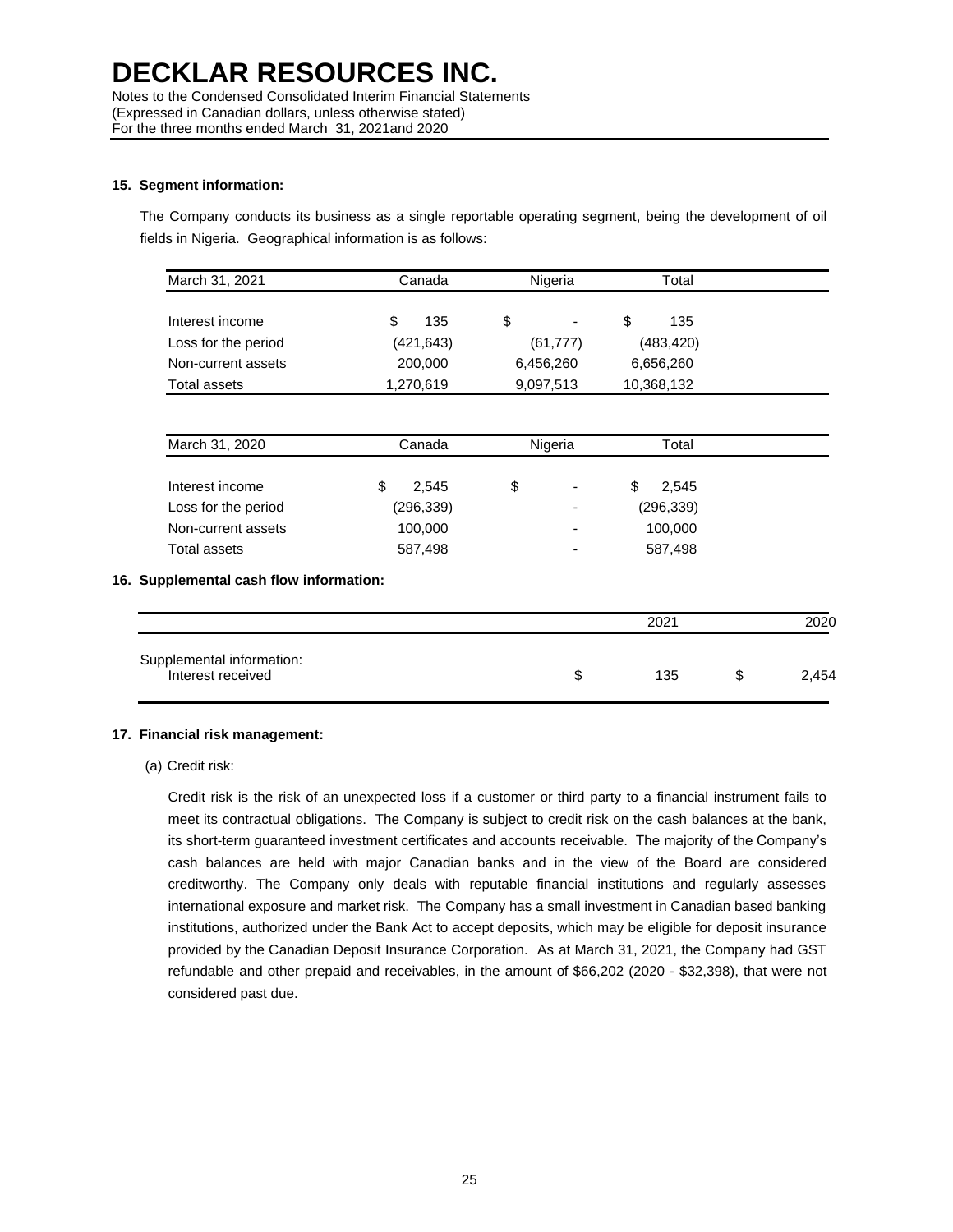Notes to the Condensed Consolidated Interim Financial Statements (Expressed in Canadian dollars, unless otherwise stated) For the three months ended March 31, 2021and 2020

### **17. Financial risk management (continued):**

(a) Credit risk (continued):

Given that Decklar will be financing virtually all expenditures of its co-venturer, the Company is exposed to credit risk that arises from the credit quality of the co-venturer. Fluctuations in crude oil prices can impact the cash flows of Decklar and its co-venturer.

(b) Liquidity risk:

Liquidity risk is the risk that the Company will not be able to meet its financial obligations as they fall due. The Company has in place a planning and budgeting process to aid in determining the funds required to support normal operating requirements on an ongoing basis, including its capital development and exploration expenditures. As at March 31, 2021, the Company had cash and cash equivalents of \$3,645,670 (2020 - \$455,100) and trade payable and accrued liabilities and other current liabilities of \$2,065,088 (2020 - \$165,396).

The Company's primary market risks include changes in foreign exchange and interest rates on financial instruments in other than Canadian dollars. At March 31, 2021 and 2020 the Company had no hedging agreements in place with respect to commodity prices or exchange rates.

- (c) Market risk:
	- (*i*) Currency risk:

The reporting currency of the Company is Canadian dollars. The Company also enters into transactions denominated in United States dollars and Nigerian naira for which the related expenses and accounts payable balances are subject to exchange rate fluctuations.

(*ii*) Interest rate risk:

Interest rate risk is the risk that the fair value or future cash flows of a financial instrument will fluctuate because of changes in market interest rates.

The Company's cash and cash equivalents attract interest at floating rates and have maturities of 90 days or less. The interest is typical of Canadian banking rates, which are at present historically low; however, the Company's conservative investment strategy mitigates the risk of deterioration to capital invested. A change of 100 basis points in the interest rate would not be material to the consolidated financial statements.

(*iii*) Commodity price risk:

The Company currently has no sales of commodities, as it does not have a producing asset. Metal and oil prices have historically fluctuated significantly and are affected by numerous factors outside of the Company's control, including, but not limited to, industrial and retail demand, central bank lending, forward sales by producers and speculators, levels of worldwide production, short-term changes in supply and demand due to speculative hedging activities, and certain other factors. The Company has not engaged in any hedging activities to reduce its exposure to commodity price risk.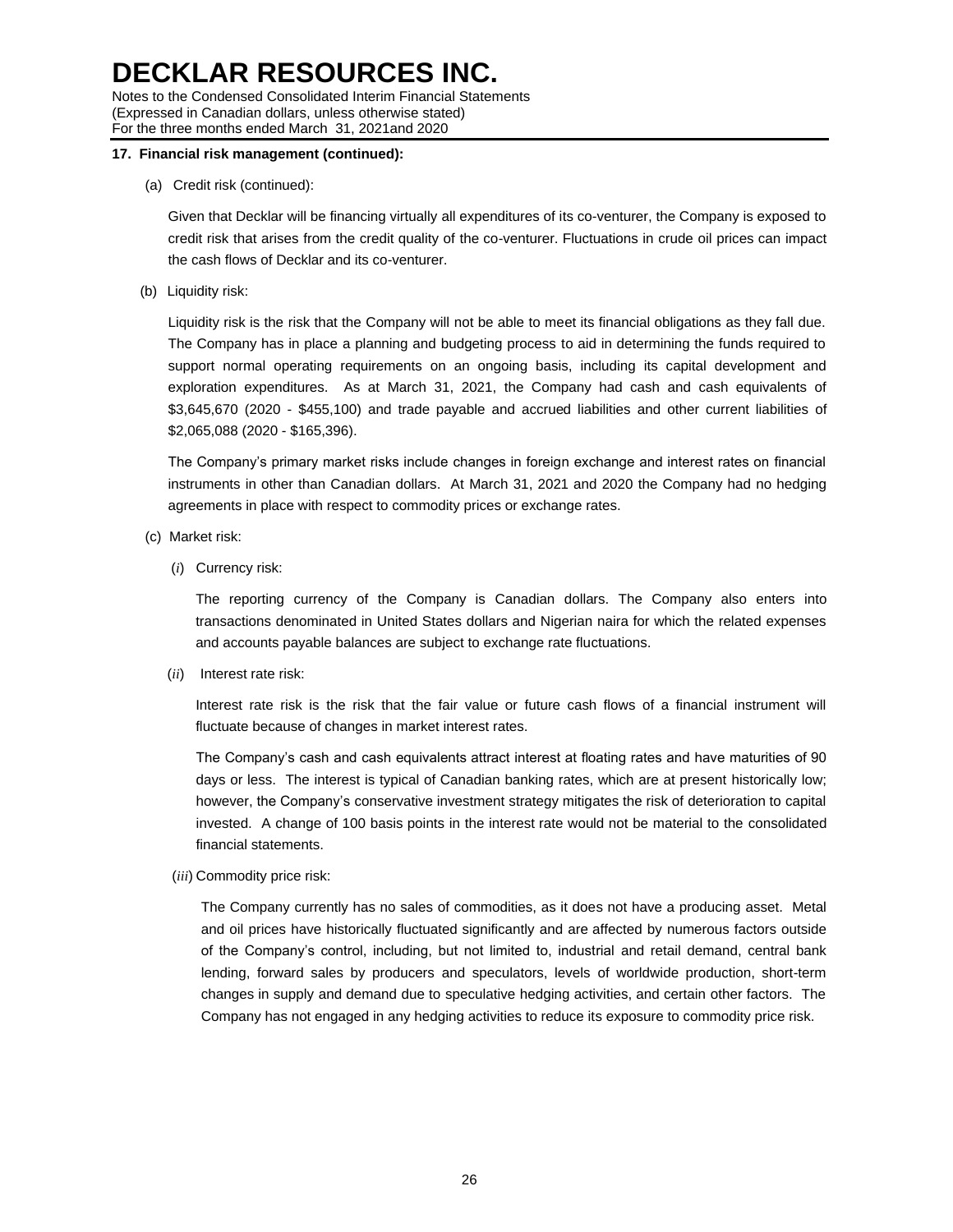Notes to the Condensed Consolidated Interim Financial Statements (Expressed in Canadian dollars, unless otherwise stated) For the three months ended March 31, 2021and 2020

### **17. Financial risk management (continued):**

(d) Financial assets and liabilities:

As at March 31, 20201 the carrying and fair values of the Company's financial instruments by category are as follows:

|                                                                                                                     | Amortized cost                      | Fair value                          |     | Less than 1 year              |    | 1 to $3$<br>vears |
|---------------------------------------------------------------------------------------------------------------------|-------------------------------------|-------------------------------------|-----|-------------------------------|----|-------------------|
| <b>Financial assets</b><br>Cash and cash<br>equivalents                                                             | \$<br>3,645,670                     | \$<br>3,645,670                     | \$  | 3,645,670                     | \$ |                   |
| Accounts receivable and<br>prepaid expenses                                                                         | 66,202                              | 66,202                              |     | 66,202                        |    |                   |
| Total financial assets                                                                                              | \$<br>3,711,872                     | \$<br>3,711,872                     | S   | 3,711,872                     | \$ |                   |
| <b>Financial liabilities</b><br>Short-term loans<br>Refundable deposit<br>Trade payables and<br>accrued liabilities | \$<br>250,637<br>997,128<br>817,323 | \$<br>250,637<br>997,128<br>817,323 | \$  | 250,637<br>997,128<br>817,323 | \$ |                   |
| Total financial liabilities                                                                                         | \$<br>2,065,088                     | \$<br>2,065,088                     | \$. | 2,065,088                     | \$ |                   |

(e) Fair value:

All financial instruments measured at fair value are categorized into one of three hierarchy levels, described below, for disclosure purposes. Each level is based on the transparency of the inputs used to measure the fair values of assets and liabilities:

- Level 1 Values based on unadjusted quoted prices in active markets that are accessible at the measurement date for identical assets and liabilities.
- Level 2 Values based on quoted prices in markets that are not active or model inputs that are observable either directly or indirectly for substantially the full contractual term of the asset or liability.
- Level 3 Values based on prices or valuation techniques that require inputs that are both unobservable and significant to the overall fair value measurement.

The carrying values of cash and cash equivalents, accounts receivable and trade payables and accruals and other current liabilities approximate their respective fair values due to the short-term nature of these instruments.

The Company has no financial assets or liabilities, recorded at fair value, included in Level 1, 2 or 3 of the fair value hierarchy.